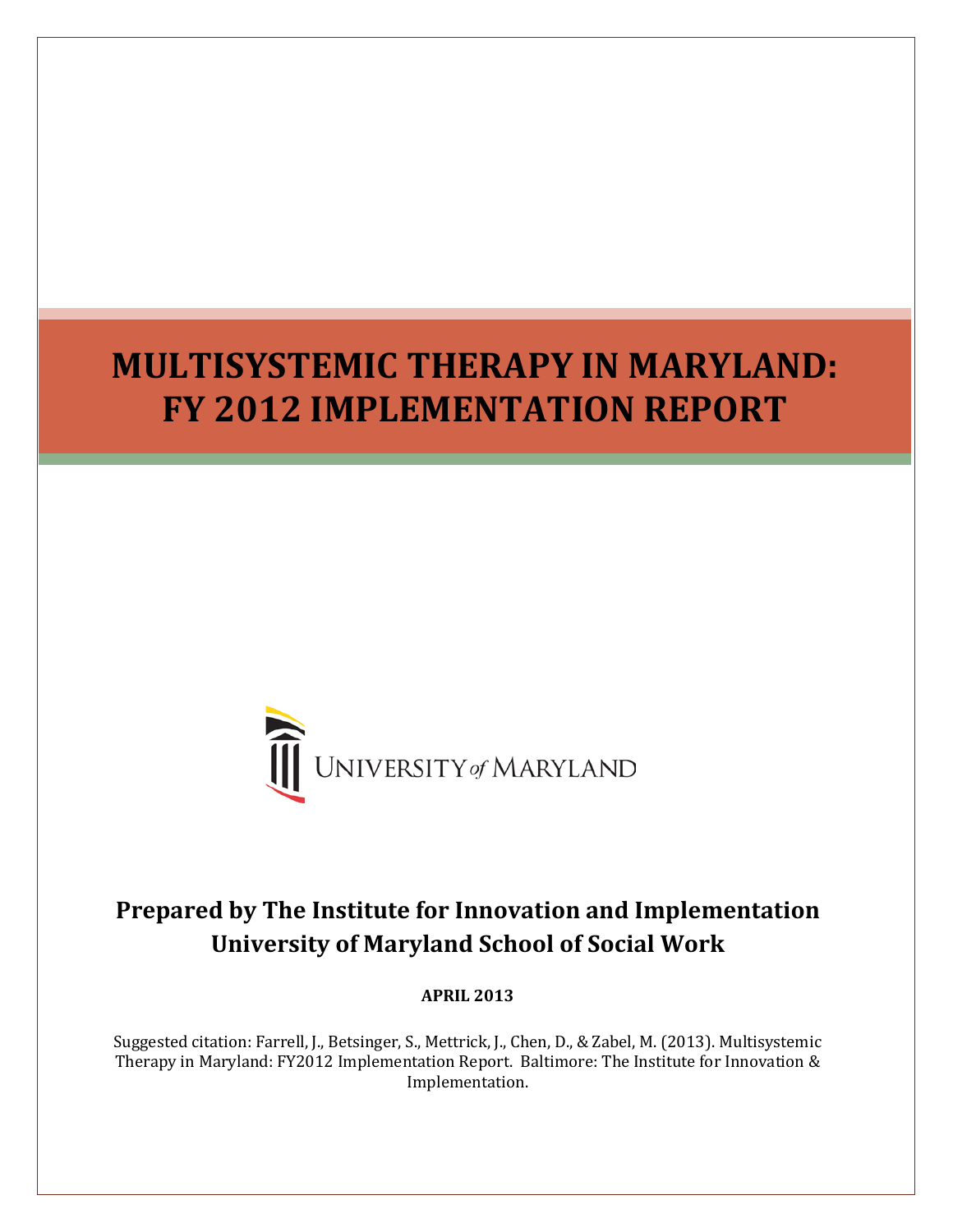## **Table of Contents**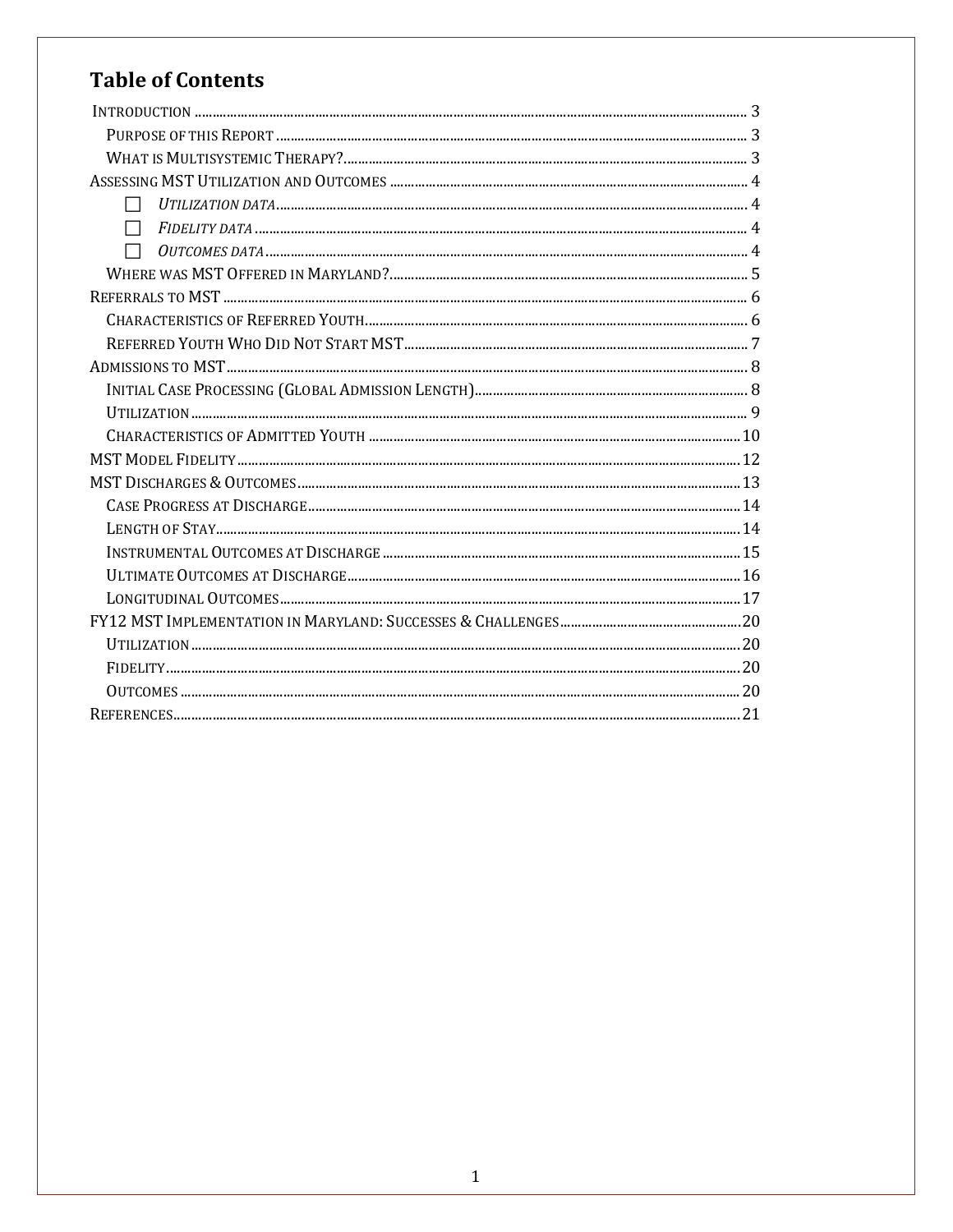# **EXECUTIVE SUMMARY**

Multisystemic Therapy (MST) is one of five prioritized evidence-based practices chosen by Maryland's Children's Cabinet with the goals of reducing costly out-of-home placements and providing empirically supported community-based practices that address key outcomes (e.g., long-term rates of re-arrest, school attendance, etc.). Since 2007, The Institute for Innovation & Implementation has helped to facilitate MST implementation in Maryland and continues to provide technical assistance and data reporting to providers and stakeholders.

## **FY12 Data Highlights**

## **Utilization**

- In FY12, MST was available in nine jurisdictions throughout Maryland. Based on the number of funded slots, Maryland has the capacity to serve an estimated 336 youth annually.
- 420 youth were referred to MST in FY12. The majority of referrals were provided by the Department of Juvenile Services (DJS) (91%). Of those youth referred, 61% started treatment, which was a slight drop from the percentage admitted in FY11. Issues regarding youth/family availability and consent were the primary reasons youth did not start MST.
- The average age of youth admitted to MST was 16 years old, and the majority of admitted youth were African American/Black (79%) and male (78%). Most youth were involved with DJS upon admission to MST, and these youth had considerable delinquency histories–on average, youth had five prior referrals to DJS. In addition, 37% of youth admitted to MST had prior involvement with the child welfare system.
- The average statewide utilization of funded MST slots was 76%.

## **Fidelity**

• In FY12, the average Therapist Adherence Score (TAM-R) across Maryland providers was .72—well above the MST national target score (.61). Seventy-two percent of youth and families were treated by a therapist with an average adherence score above the .61 target.

## **Outcomes**

- Of the 305 youth who were discharged from MST in FY12, 89% discharged with the opportunity for a full course of treatment. Of those 272 youth, **69% completed MST**—a smaller percentage as compared with the previous two years.
- Of 187 youth who completed MST, at the time of discharge:
	- **98%** were living at home;
	- **88%** were in school/working; and
	- **90%** had no new arrests.
- Of youth who completed MST in FY11, as of one year post-discharge:
	- **48%** did not have a new referral to DJS;
	- 84% had not been committed to DJS;
	- **81%** had not been placed in a new residential placement with DJS; and
	- **Only 3%** had any new involvement with the child welfare system.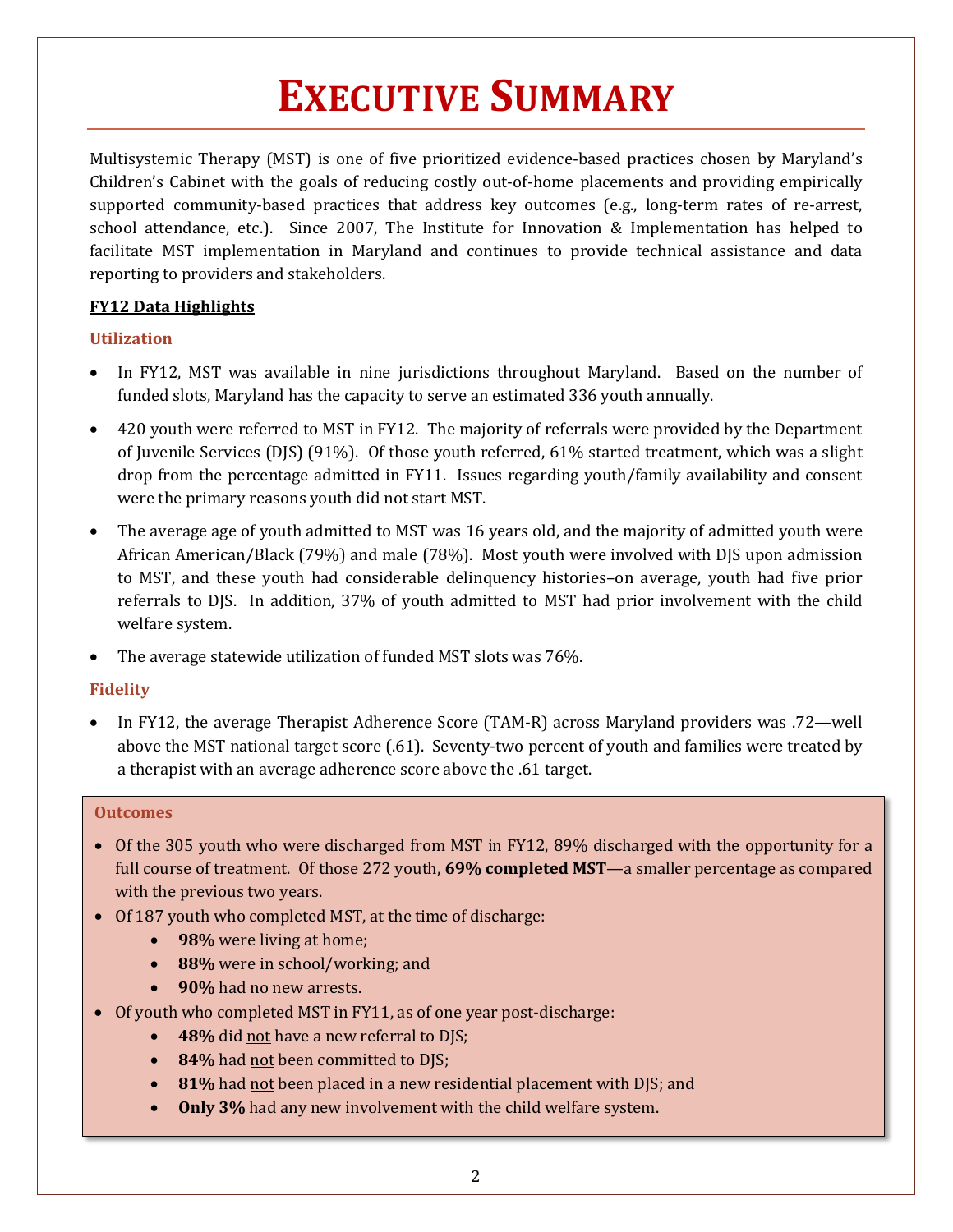## **Introduction**

#### <span id="page-3-0"></span>**Purpose of this Report**

In 2007, Maryland's Governor's Office of Children (GOC), on behalf of the Children's Cabinet, and the Department of Juvenile Services (DJS) began to work collaboratively to substantially increase the availability of Multisystemic Therapy (MST) to youth and families in Maryland. MST is a family-based clinical model designed to help youth with behavior problems. It is widely recognized as an evidencebased practice (EBP), suitable for diverse populations in diverse contexts and settings (Henggeler, Schoenwald, Borduin, Rowland, & Cunningham, 2009). Maryland's stakeholders selected MST with the goals of serving youth in their homes, thereby reducing the use of out-of-home placements while improving outcomes for youth and families across the State.

The Institute for Innovation & Implementation (The Institute) collects and analyzes data for a variety of EBPs implemented throughout Maryland. This report provides state and local stakeholders with a summary of MST implementation across the State for fiscal year (FY) 2012. In addition to utilization and MST fidelity indicators, both short- and long-term outcomes for participating youth are examined.

#### **What is an EBP?**

An **evidence-based practice (EBP)** is the integration of the best available research with clinical expertise in the<br>context of vouth and family context of youth characteristics, culture, and preferences. The effectiveness of an EBP to help children and families reach desirable outcomes is measured by three vital components (American Psychological<br>Association [APA], 2002; APA Association Presidential Task Force on Evidence-Based Practice (2006); U.S. Department of Health & Human Services, 1999):

- 1) Extent of scientific support of the intervention's effects, particularly from at least two rigorously designed studies;
- 2) Clinical opinion, observation, and consensus among recognized experts (for the target population); and
- 3) Degree of fit with the needs, context, culture, and values of families, communities, and neighborhoods.

#### <span id="page-3-1"></span>**What is Multisystemic Therapy?**

MST is an intensive, family-based treatment program that "focuses on addressing all environmental systems that impact chronic and violent juvenile offenders – their homes and families, schools and teachers, neighborhoods and friends. MST recognizes that each system plays a critical role in a youth's world and each system requires attention when effective change is needed to improve the quality of life for youth and their families." The program serves high-risk youth between the ages of 12 and 17, and their families.

MST therapists typically work with families in their homes and community settings in multiple sessions each week over a period of 4 to 6 months (Henggeler, 1999). Throughout the intervention, a therapist is available to the family 24 hours a day, seven days a week to provide additional support as needed. MST therapists are trained to utilize community supports, build skills, and strengthen the family system to cope with the multiple factors known to be related to poor outcomes for youth. Specific treatment techniques are integrated from empirically-supported therapies, including cognitive behavioral and family therapies. With the majority of MST treatment focused on parents/caregivers, the ultimate aim of MST is to provide frequent, intensive therapy in the family context to facilitate lasting positive changes in the home environment (Henggeler et al., 2009).

The goals of MST include reducing anti-social behavior, and thereby risk of out-of-home placements, by improving youth and family functioning while maximizing community-based resources and supports. Ample research has demonstrated that MST is an effective model with juvenile offenders, and a viable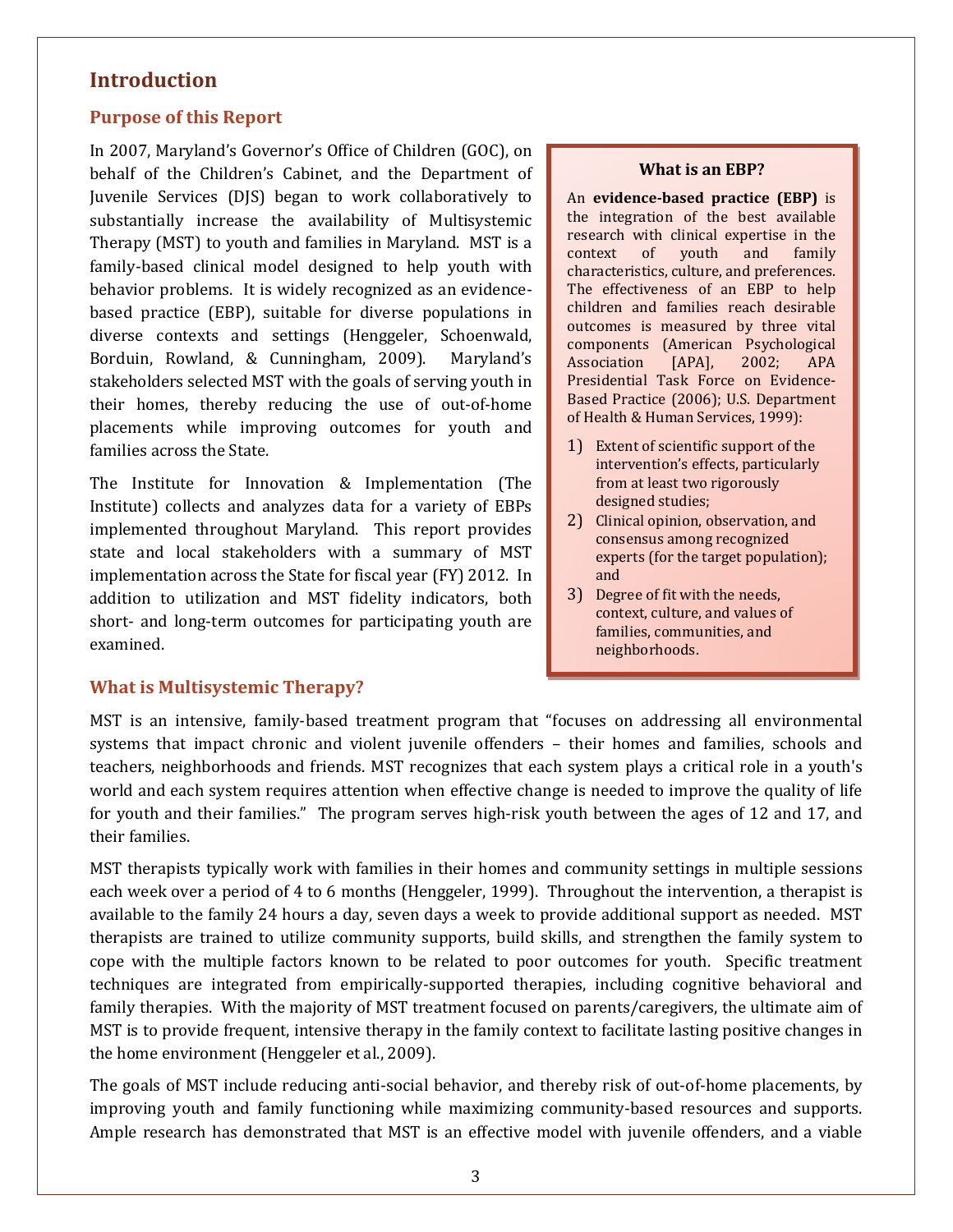alternative to out-of-home placement (e.g., Henggeler et al., 1997; Timmons-Mitchell et al., 2006). For additional information on MST, please go to www.mstservices.com.

## <span id="page-4-0"></span>**Assessing MST Utilization and Outcomes**

The data presented in this report were drawn from multiple sources and fall into three main categories.

- <span id="page-4-1"></span> *Utilization data* are drawn from youth-level data routinely submitted by providers in Maryland, as well as data provided by DJS and the Department of Human Resources (DHR). These data include demographic information, delinquency history, child welfare system history, and details of the case processing (e.g., referral sources, reasons for not starting treatment, etc.). As a whole, utilization data indicate the "who, when, and why" for youth referred to and served by MST. Readers should note that use of the data collection instrument did not begin until January 2010, and data from July through December 2009 were collected retrospectively. While FY10 data are presented in this report, these findings should be interpreted with caution, as they may reflect some missing information.
- <span id="page-4-2"></span> *Fidelity data* measure the degree to which the EBP has been delivered as intended by the program developers.
- <span id="page-4-3"></span> *Outcomes data* allow us to assess whether MST has achieved the desired results for youth and families. MST focuses on individual, family, peer, school, and neighborhood factors that place youth at an increased risk for offending, while also building supports and protective factors. As such, the outcomes of particular interest in MST include reducing the frequency and number of days spent in out-of-home placements, reducing delinquent behaviors, and improving family functioning (Henggeler, Schoenwald, Bourduin, Rowland, & Cunningham, 1998). The different types of outcome data collected are detailed in Table 1.

| <b>Type</b>          |   | <b>Indicator</b>                                   | Source               |
|----------------------|---|----------------------------------------------------|----------------------|
| <b>Case Progress</b> | ⋗ | Treatment completion                               | <b>MST Providers</b> |
|                      | ⋗ | Reason for non-completion (if applicable)          |                      |
| Instrumental         | ⋗ | Improvements in parenting skills                   | <b>MST Providers</b> |
| Outcomes at          | ⋗ | Improvements in family relations                   |                      |
| Discharge            | ⋗ | Improvements in family social supports             |                      |
|                      | ⋗ | Youth educational/vocational success               |                      |
|                      | ⋗ | Evidence of youth pro-social activities            |                      |
|                      | ➤ | Sustained positive changes by the youth            |                      |
| <b>Ultimate</b>      | ⋗ | Whether the youth was living at home               | <b>MST Providers</b> |
| Outcomes at          | ⋗ | Whether the youth was in school or working         |                      |
| Discharge            | ➤ | Whether the youth had any new arrests              |                      |
| Longitudinal         | ≻ | Delinquency (e.g., DJS referral, adjudication, and | <b>DIS</b>           |
| Outcomes             |   | commitment)                                        |                      |
|                      | ➤ | Involvement in the child welfare system (e.g.,     | <b>DHR</b>           |
|                      |   | services and placements)                           |                      |

#### *Table 1. MST Outcome Data—Types and Sources*

Descriptive and bivariate analyses (e.g., chi-square, t-test) are utilized to assess statewide utilization, fidelity, and outcomes data from FY12. Where possible, data are presented and comparisons are drawn for previous fiscal years. Please refer to Appendix 1 for FY12 descriptive data presented by funding source, provider, and jurisdiction.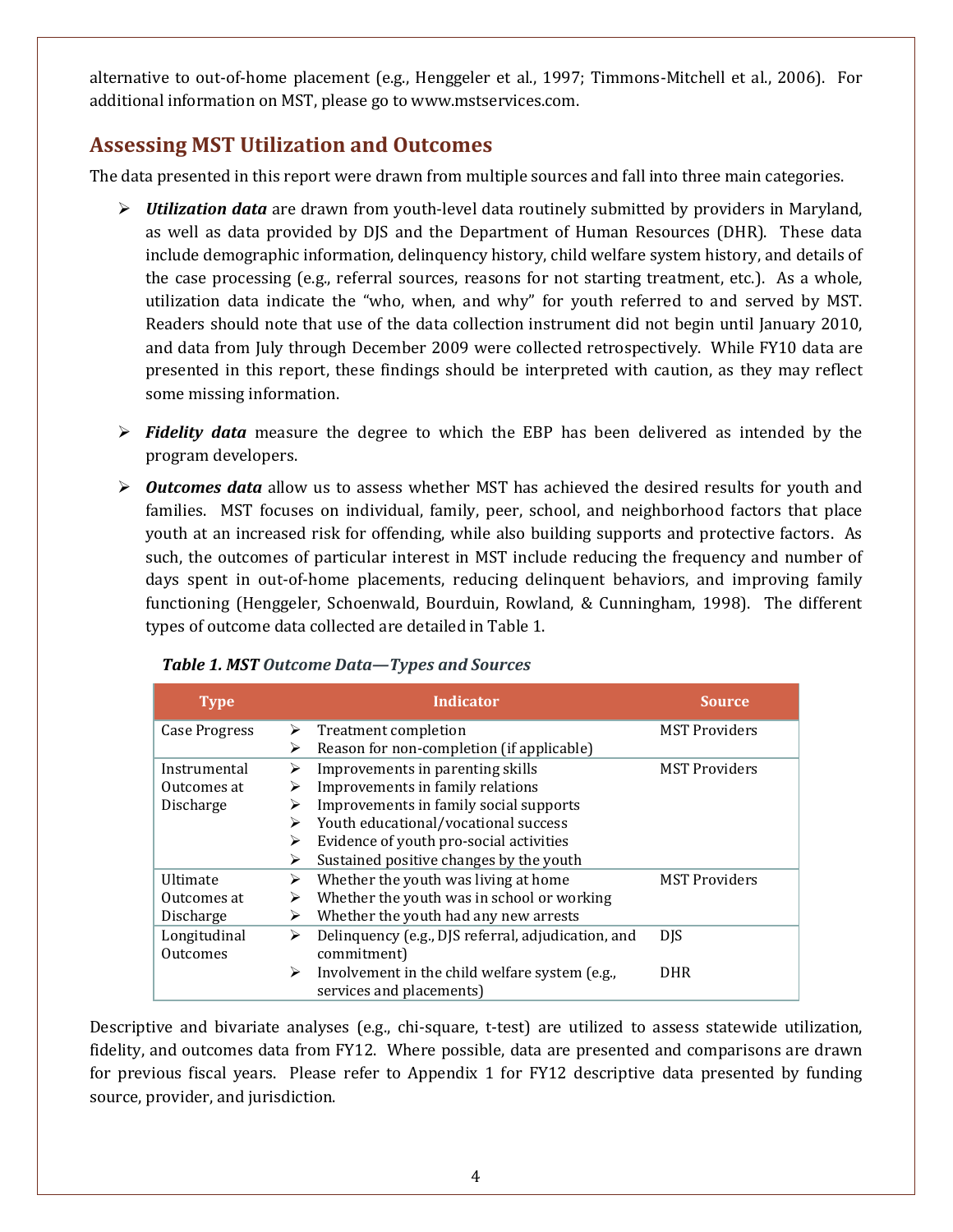#### <span id="page-5-0"></span>**Where was MST Offered in Maryland?**

During FY[1](#page-5-1)2, MST was implemented in nine jurisdictions<sup>1</sup> in Maryland. The Eastern and Southern DJS Regions of the State did not have this program. Four providers—Community Counseling & Mentoring Services, Inc., Community Solutions, Inc., North American Family Institute (NAFI), and Way Station, Inc. administered MST for an estimated annual capacity of 336 youth.[2](#page-5-2) Across the State, MST was funded by DJS and the Children's Cabinet Interagency Fund (CCIF); funding sources varied by jurisdiction (see Table 2). Note that NAFI was no longer providing MST in Baltimore City or Central Region at the close of FY12; this circumstance likely impacted utilization rates, and potentially fidelity and outcomes, in these areas.



#### *Figure 1. MST Availability in Maryland, FY12*

*Table 2. MST Provision & Funding Sources in Maryland, FY12*

| <b>Region (DJS)</b> | Jurisdiction(s)<br><b>Served</b>                            | <b>Provider</b>                                    | <b>Funding</b><br><b>Source</b> | # Funded<br><b>Daily Slots</b> |
|---------------------|-------------------------------------------------------------|----------------------------------------------------|---------------------------------|--------------------------------|
| <b>Baltimore</b>    | North American Family<br><b>Baltimore City</b><br>Institute |                                                    | <b>DJS</b>                      | 45.0                           |
|                     | <b>Baltimore County</b>                                     | Community Solutions, Inc.                          | <b>DJS</b>                      | 20.0                           |
| <b>Central</b>      | Carroll, Harford, and<br>Howard                             | North American Family<br>Institute                 | <b>DJS</b>                      | 15.0                           |
| Western             | Frederick, Washington                                       | Way Station, Inc.                                  | <b>DJS</b>                      | $3.3*$                         |
| Metro               | Montgomery, Prince<br>George's                              | Community Counseling &<br>Mentoring Services, Inc. | <b>DJS</b><br><b>CCIF</b>       | 25.0<br>$4.2*$                 |

<sup>\*</sup>The number of funded slots changed in this jurisdiction during FY12. The *# Funded Daily Slots* represents a weighted average of the number of slots based on these changes.

<sup>-</sup><sup>1</sup> Jurisdictions in Maryland refer to all Counties and Baltimore City.

<span id="page-5-2"></span><span id="page-5-1"></span><sup>&</sup>lt;sup>2</sup>This estimated number is based on the average number of slots funded by DJS and CCIF during FY12 (n=112). It assumes that each youth will remain in MST for an average length of stay of 120 days (the targeted rage is 100 to 140 days), and that three youth can be served in each slot during the course of the year.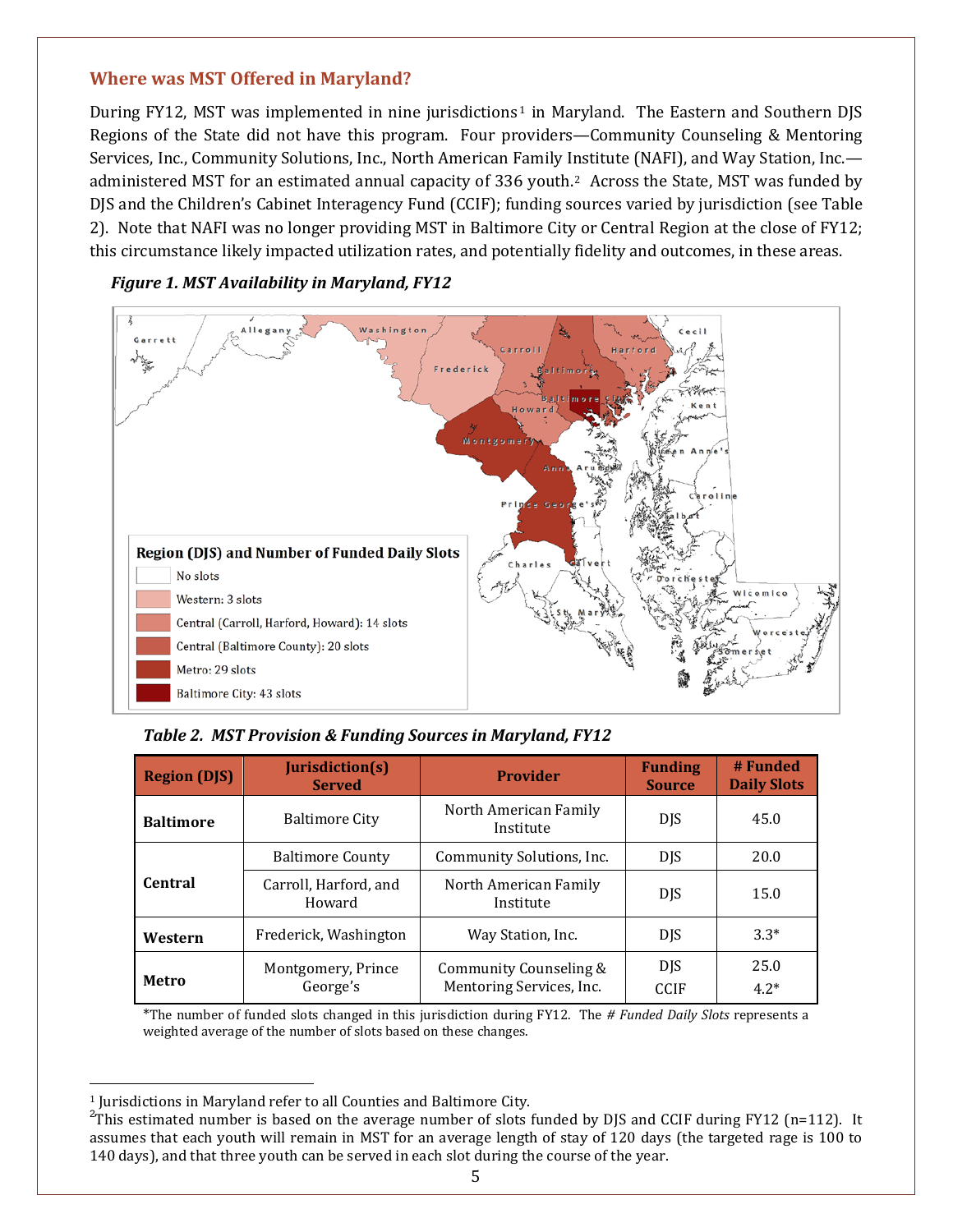## <span id="page-6-0"></span>**Referrals to MST**

Maryland youth may be referred to MST from a variety of sources, but in FY12, the majority of the 420 referrals were made by DJS (91%), followed by local Departments of Social Services (DSS; 4%) and schools (2%; Figure 2). DJS has been the principal referral source in Maryland over the past few years.



*Figure 2. MST Referral Sources, Percentage of Total Youth Referred, FY10-FY12*

#### <span id="page-6-1"></span>**Characteristics of Referred Youth**

MST can serve male and female youth from diverse racial and ethnic backgrounds who are between the ages of 12 and 17 years old. In FY12, almost all of the referred youth met the age criteria, though they tended to be older adolescents. Approximately threequarters (76%) of the referred youth were between the ages of 15 and 17 years old (Figure 3), and the average age at referral was 16.0 years old (Table 3). Seventy-nine percent of referred youth were African American/Black, followed by 14% Caucasian/White youths; only a small share was Hispanic/Latino (6%) or another minority race/ethnicity (1%). Seventyeight percent of these youth were male.

Characteristics of youth referred to MST have changed

slightly over time. Since FY10, the proportion of African American/Black youth referred in Maryland has significantly declined (85% in FY10, 79% in FY12), while the proportion of Hispanic/Latino youth has increased (1% in FY10, 6% in FY12). Further, a significantly greater share of the referrals were for females in FY12 (22%), relative to FY10 (16%).

*Figure 3. Ages of Youth Referred to MST, FY12*

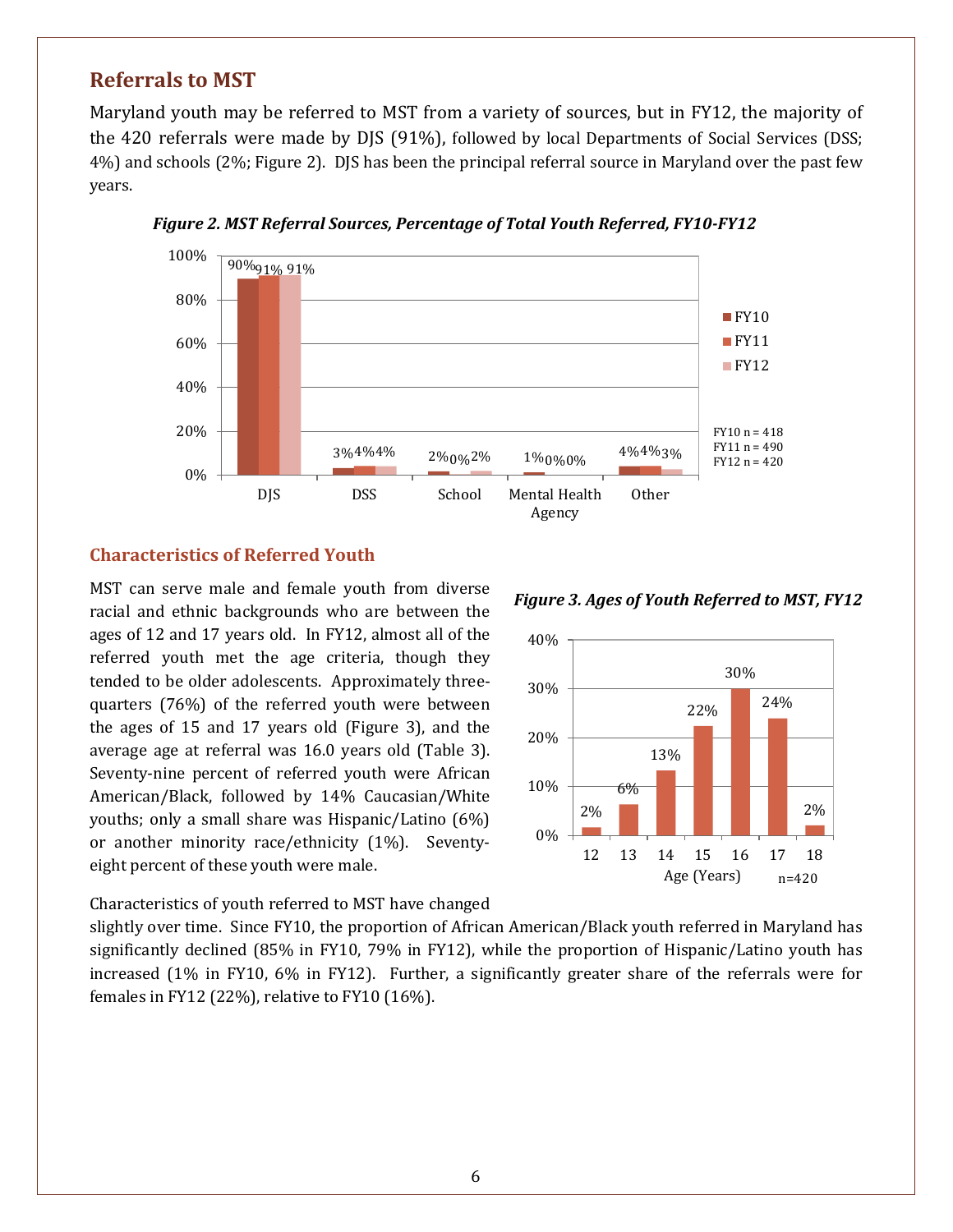| Tubic 3. Demographic enuracieristics of Touth Referred to M3T, I TTO TTTE |                              |             |             |             |  |
|---------------------------------------------------------------------------|------------------------------|-------------|-------------|-------------|--|
|                                                                           |                              | <b>FY10</b> | <b>FY11</b> | <b>FY12</b> |  |
|                                                                           | <b>Total Number of Youth</b> | 436         | 492         | 420         |  |
| Gender                                                                    | Male                         | 365 (84%)   | 388 (79%)   | 328 (78%)   |  |
|                                                                           | Female                       | 71 (16%)    | 104 (21%)   | 92 (22%)    |  |
|                                                                           | African American/Black       | 369 (85%)   | 388 (79%)   | 333 (79%)   |  |
|                                                                           | Caucasian/White              | 51 (12%)    | 71 (14%)    | 57 (14%)    |  |
| Race/Eth                                                                  | Hispanic/Latino              | 6(1%)       | 19 (4%)     | 24 (6%)     |  |
|                                                                           | <b>Other</b>                 | 9(2%)       | 14 (3%)     | 6(1%)       |  |
|                                                                           | Average Age (s.d.)           | 16.0(1.3)   | 15.8(1.4)   | 16.0(1.3)   |  |

#### *Table 3. Demographic Characteristics of Youth Referred to MST, FY10-FY12*

#### <span id="page-7-0"></span>**Referred Youth Who Did Not Start MST**

Not all youth referred to MST start treatment. In some cases, the MST provider may determine that the youth and/or family are not eligible for MST treatment, and in other cases, the youth/family may be eligible but they choose not to start for another reason. Figure 4 lists the reasons for not starting MST, which are indicated by the providers. These reasons are closely monitored over time as they offer important information about how to improve the referral process, including how to increase appropriate referrals and decrease barriers to treatment engagement. Ultimately, utilization is highly dependent on a sufficient flow of referrals for eligible youth and families who could benefit from MST.

#### *Figure 4. Reasons for Not Starting MST*

Youth may not start MST due to exclusionary factors that make them **ineligible** for participation, including:

- *Age appropriateness;*
- *Youth is living independently;*
- *Primary concerns related to suicidal, homicidal, or psychotic behaviors;*
- *Pervasive developmental delays;*
- *Juvenile sex offender; or*
- *Unavailable (AWOL, detained).*

Youth may not start MST despite being **eligible** because:

- *The referral/funding source rescinded the referral;*
- *The youth and/or parent/ guardian do not voluntarily consent;*
- *The family cannot be contacted;*
- *The family is outside of the service area; or*
- *The youth/family already received services.*

Figure 5 shows the reasons that youth did not start MST in FY12 (n=166). The most frequent reason was *unable to contact family* (27%), followed by *youth/parent/custodian do not consent* (21%) and *referral/funding source rescinded referral* (15%). In all three circumstances, these youth were eligible for MST. Only 22% of youth did not start MST because they were deemed ineligible.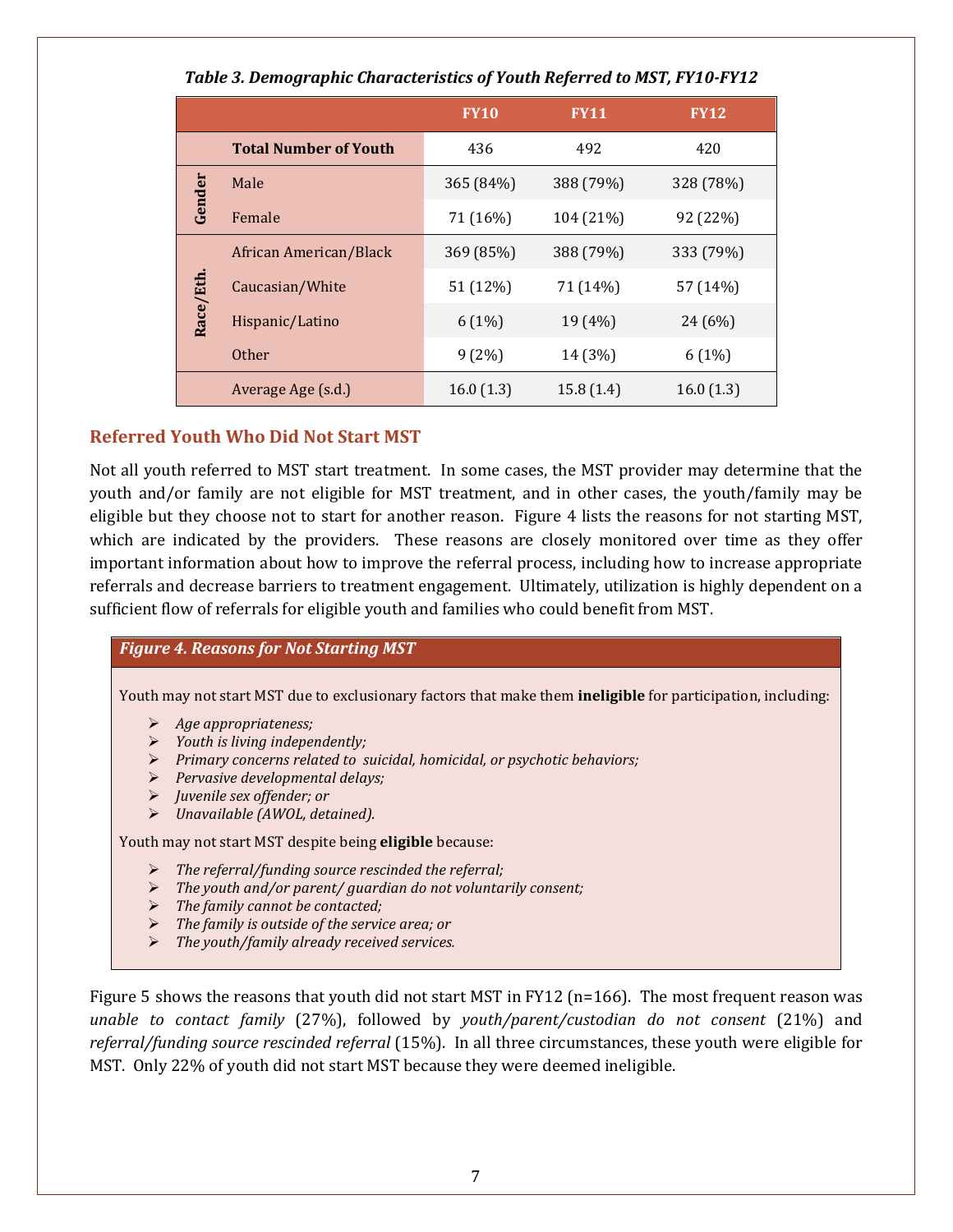



Further examination of cases in which youth/families did not start MST reveals several trends over time. For one, the percentage of referred youth who did not start MST slightly increased from 38% in FY11 to 40% in FY12. Second, a significantly smaller percentage of referrals were not accepted in FY12 because the youth/family was ineligible (22%) relative to FY11 (44%). Further, it is evident that youth and family unwillingness or unavailability to participate has been a predominant issue since FY10; in FY12, this cluster of reasons constituted 48% of youth/families who did not start. (Note: The reasons for not starting MST have been revised over time, so trends for specific reasons cannot be assessed.) Taken as a whole, these findings suggest that improved communication between MST providers and referral agencies has contributed to an increase of appropriate referrals; however, youth and family engagement to start treatment has continued to be an issue.

## <span id="page-8-0"></span>**Admissions to MST**

## <span id="page-8-1"></span>**Initial Case Processing (Global Admission Length)**

Once a youth is referred to MST, it is critical that an eligibility decision is made in a timely manner, and that treatment starts soon thereafter. MST providers report referral, eligibility decision, and start dates, so this process can be closely monitored. The number of days between the referral and start dates is referred to as the *global admission length*.

Global admission length increased slightly in the most recent year of reporting (Figure 6). In FY12, providers generally made an eligibility decision within two weekdays of receiving the referral, and youth typically started treatment within approximately two weeks (10 weekdays) of this decision. There were a number of statistical differences in the global admission length by subgroups of youth (see Table 4; only significant differences shown), as well as differences across agencies and jurisdictions (Appendix 1).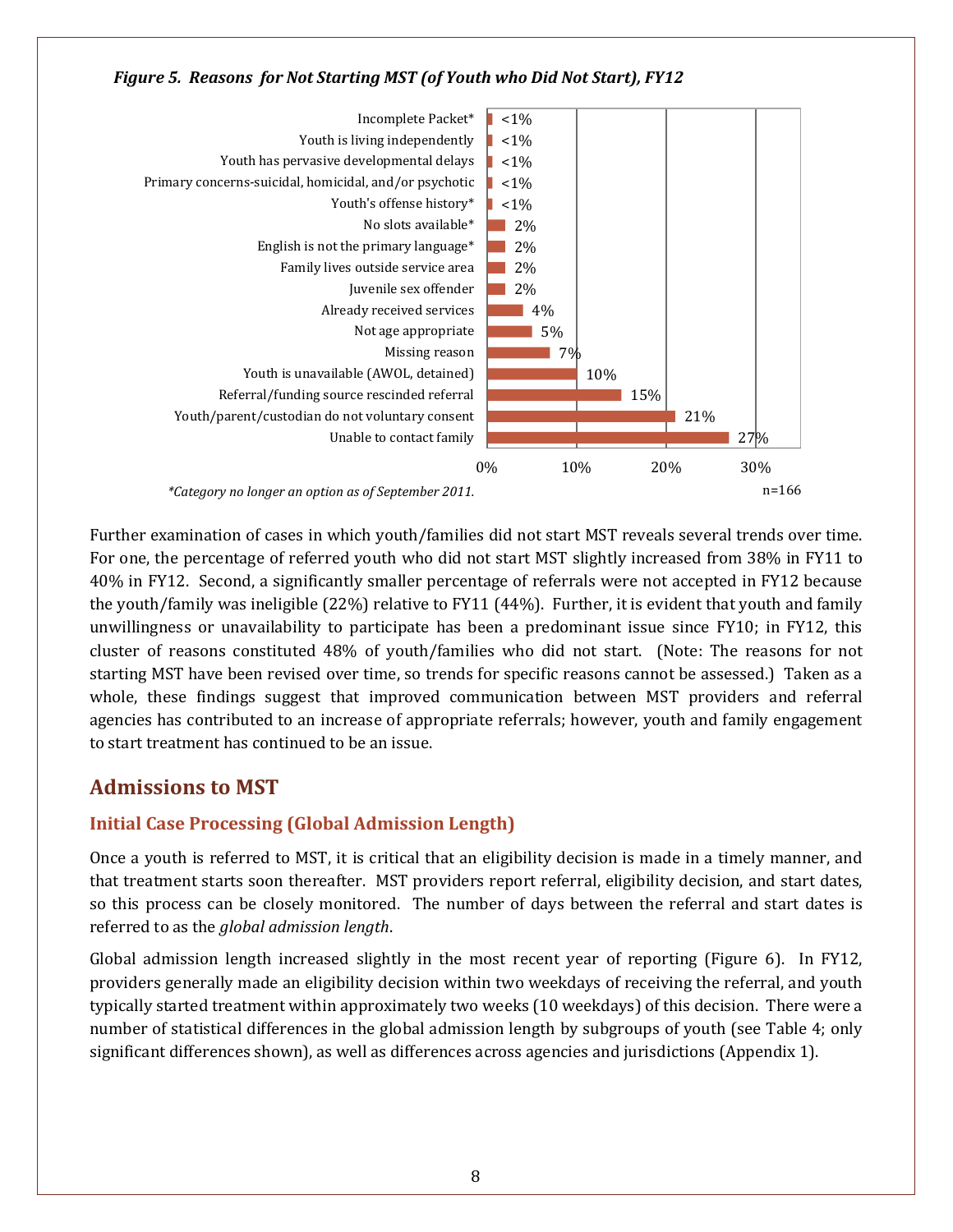

| Table 4. Statistically Significant Differences in Global Admission Length<br>(GAL; days) |                    |                |  |
|------------------------------------------------------------------------------------------|--------------------|----------------|--|
| Factor                                                                                   | <b>Shorter GAL</b> | Longer GAL     |  |
| Gender                                                                                   | Male (10.6)        | Female (19.2)  |  |
| <b>Prior Referrals to DJS</b>                                                            | Yes $(11.9)$       | No $(26.5)$    |  |
| <b>Funding Source</b>                                                                    | D/S(10.3)          | GOC/CCIF(44.4) |  |

#### <span id="page-9-0"></span>**Utilization**

DJS has been the primary funding source for MST during the past few years; accordingly, the majority of youth admitted to MST in FY12 were funded by DJS (94%), followed by CCIF (6%, Figure 7).

*Figure 7. MST Funding Sources, Percentage of Youth Admitted, FY10-FY12*



Given the investment to make MST available to youth and families, it has been critical to all stakeholders that the available slots are utilized to their maximum capacity. MST utilization reflects the number of youth who are admitted to treatment, as well as the length of time that youth and families remain in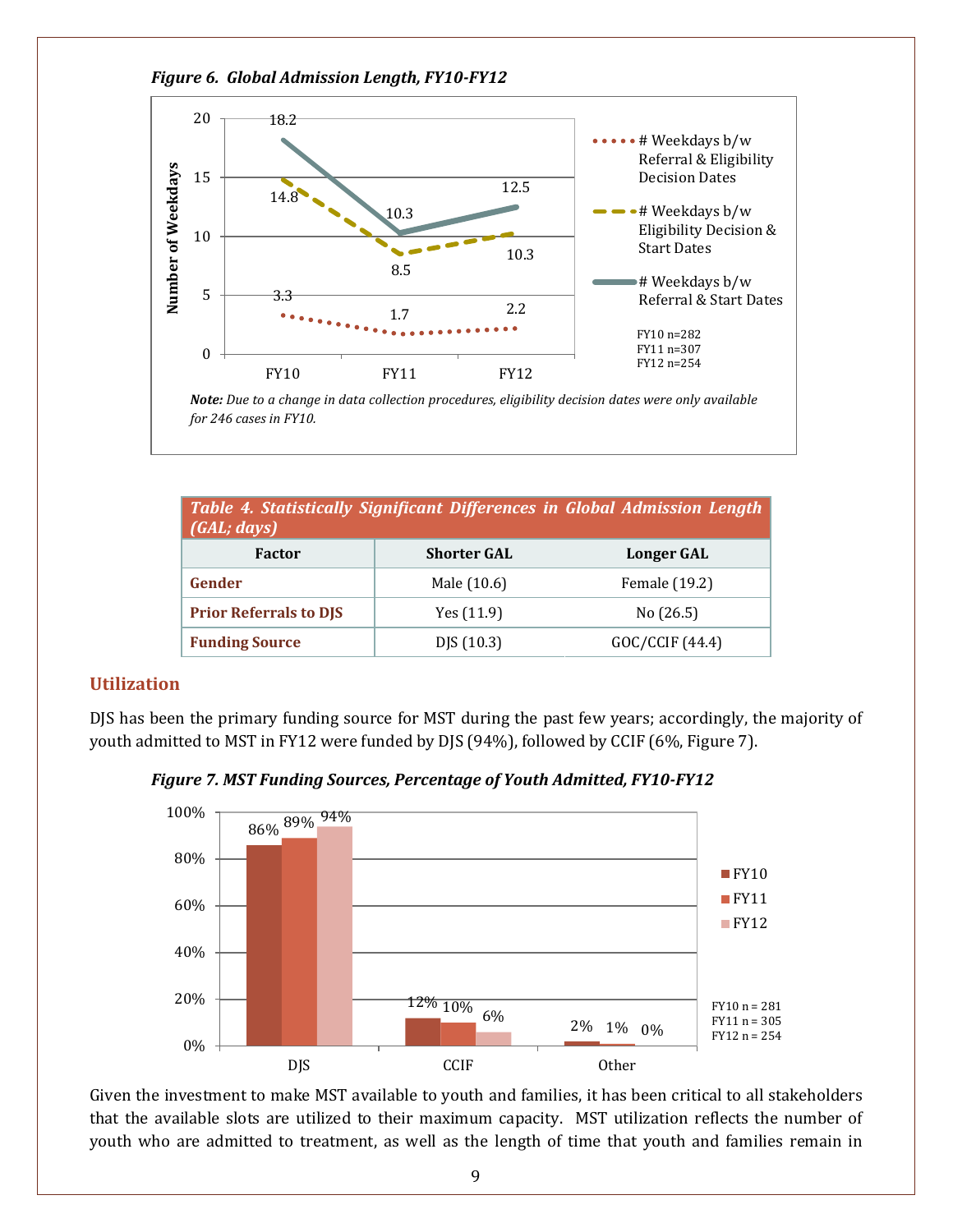treatment (see page 15 for descriptive statistics related to length of stay), divided by the number of slots. Utilization is also impacted by the availability of therapists (e.g., if the therapist is out on leave or away for training, or a position vacancy). These factors are tracked closely during the year by providers and

referral/funding sources to ensure that MST is reaching as many youth and families as possible.

In FY12, DJS and CCIF collectively funded a daily capacity of 112 MST slots across Maryland (Table 5). Of these slots, an average of 110 was 'active', or available to youth and families for treatment. The average daily population of youth served by MST was 85. Therefore, the average statewide utilization of funded slots was 76%, and utilization for 'active' slots was 77%. The remainder of this section describes the types of youth who participated in MST.

#### <span id="page-10-0"></span>**Characteristics of Admitted Youth**

Overall, 254 youth were admitted to MST in FY12, a significant decrease from FY11 (n=307). The characteristics of youth admitted to MST were similar to those of the referral population. Most youth admitted to MST in FY12 were between the ages of 15 and 17 years old (81%; Figure 8), and their average age was 16.0 years old. The majority of youth were male (78%) and African American/Black (78%; Table 6).

The characteristics of youth admitted to MST have changed somewhat over time. A smaller proportion of African American/Black youth and a greater proportion of Caucasian/White youth were admitted in FY12 relative to FY10. Additionally, a greater proportion of females were admitted in FY12 (22%) as compared to FY10 (16%).

#### *Table 5. MST Utilization, FY12*

| Average Number of<br><b>Funded Slots (Daily)</b> | 112             |
|--------------------------------------------------|-----------------|
| Average Number of<br><b>Active Slots (Daily)</b> | 110             |
| Average Daily MST<br>Population                  | 85              |
| Average Utilization<br>of Funded Slots           | 76%             |
| Average Utilization<br>of Active Slots           | 77 <sub>%</sub> |





|           |                              | <b>FY10</b> | <b>FY11</b> | <b>FY12</b> |
|-----------|------------------------------|-------------|-------------|-------------|
|           | <b>Total Number of Youth</b> | 282         | 307         | 254         |
| Gender    | Male                         | 238 (84%)   | 247 (81%)   | 199 (78%)   |
|           | Female                       | 44 (16%)    | 60 (20%)    | 55 (22%)    |
|           | African American/Black       | 230 (82%)   | 235 (77%)   | 198 (78%)   |
| Race/Eth. | Caucasian/White              | 37 (13%)    | 55 (18%)    | 43 (17%)    |
|           | Hispanic/Latino              | 5(2%)       | 11 (4%)     | 10 (4%)     |
|           | <b>Other</b>                 | 9(3%)       | 6(2%)       | 3(1%)       |
|           | Average Age (s.d.)           | 16.0(1.2)   | 15.9(1.2)   | 16.0(1.2)   |

#### *Table 6. Demographic Characteristics of Youth Admitted to MST, FY10- FY12*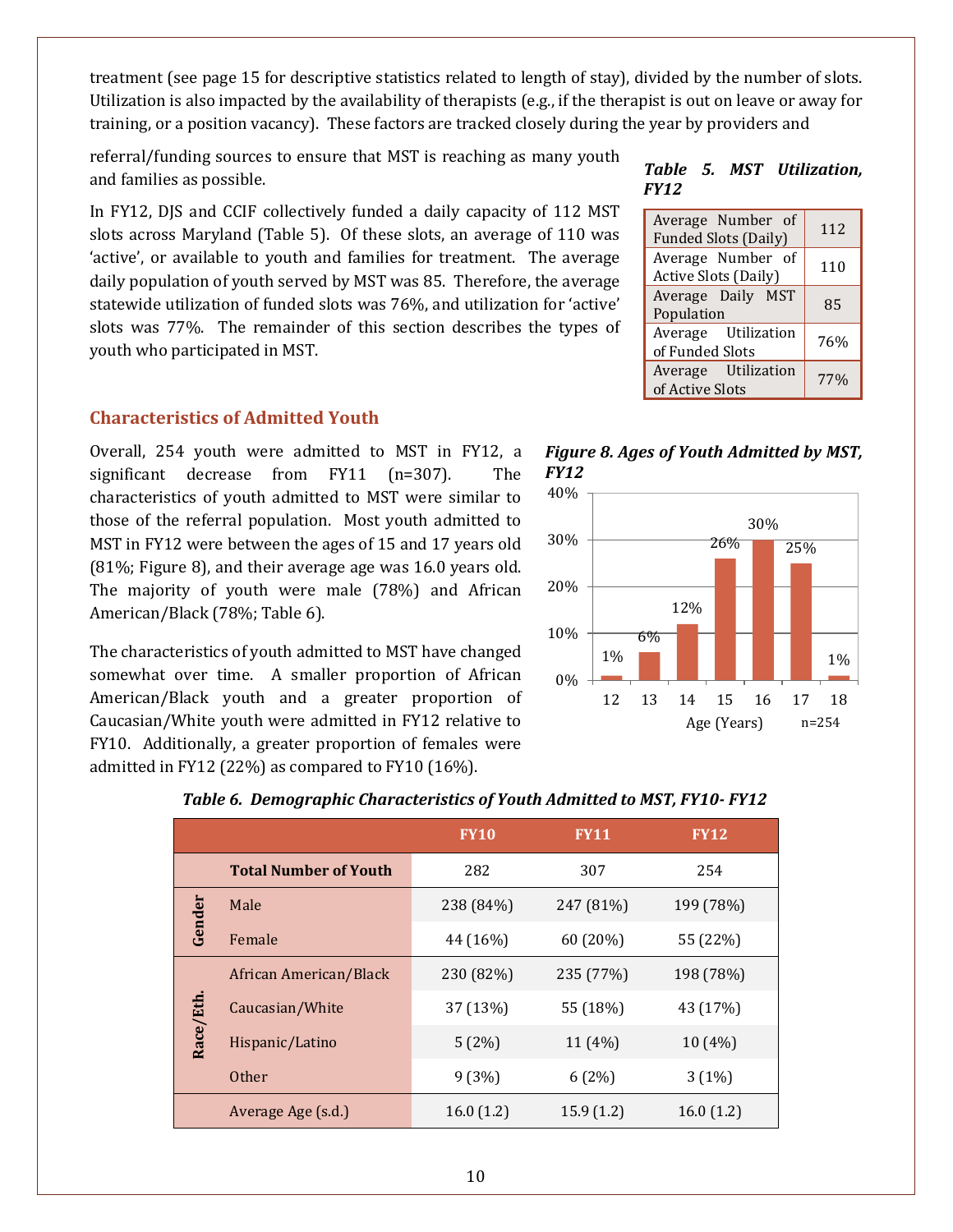#### *Involvement with DJS*

In FY12, 96% of youth admitted to MST had at least one prior referral to DJS, which is similar to youth admitted the previous two years (Table 7). Of those with previous DJS involvement, youth had, on average, five prior DJS referrals and their mean age at first referral was 13.7 years old. Twenty-eight percent of admitted youth had at least one prior commitment to DJS, and this subset of youth averaged 1.4 prior commitments.

|                                        | <b>FY10</b> | <b>FY11</b> | <b>FY12</b> |
|----------------------------------------|-------------|-------------|-------------|
| <b>Total Number of Youth</b>           | 282         | 307         | 254         |
| One or More Prior DJS Referrals        | 266 (94%)   | 295 (96%)   | 244 (96%)   |
| Avg. # of Prior DJS Referrals (s.d.)   | 6.2(4.5)    | 5.0(3.5)    | 5.0(3.5)    |
| Avg. Age at First DJS Referral (s.d.)  | 13.3(1.9)   | 13.6(1.9)   | 13.7(1.8)   |
| One or More Prior DJS Commitments      | 83 (29%)    | 77 (25%)    | 70 (28%)    |
| Avg. # of Prior DJS Commitments (s.d.) | 1.5(1.0)    | 1.3(0.6)    | 1.4(0.7)    |

|  | Table 7. Prior DJS Involvement for Youth Admitted to MST, FY10-FY12 |  |
|--|---------------------------------------------------------------------|--|
|  |                                                                     |  |

Ninety-four percent of the admitted youth had some form of active involvement with DJS (Figure 9). Of these, 67% were under probation supervision, 30% aftercare supervision (i.e., committed to DJS), 1% pre-court supervision, and 1% were under another form of supervision (e.g., administrative) or missing this information. Of youth under probation or aftercare supervision, 21% were involved with the Violence Prevention Initiative (VPI), a more intensive supervision program for youth who had previously been a perpetrator and/or victim of violence. Further, 20 youth (9% of youth under aftercare or probation supervision) had been released from a committed residential placement within 30 days of starting MST.





#### *Involvement with DSS*

Of the 254 youth admitted to MST in FY12, 93 (37%) had some form of prior contact with the child welfare system (Figure 10). Prior to being referred to MST, 29 youth (11%) had been placed out-of-home,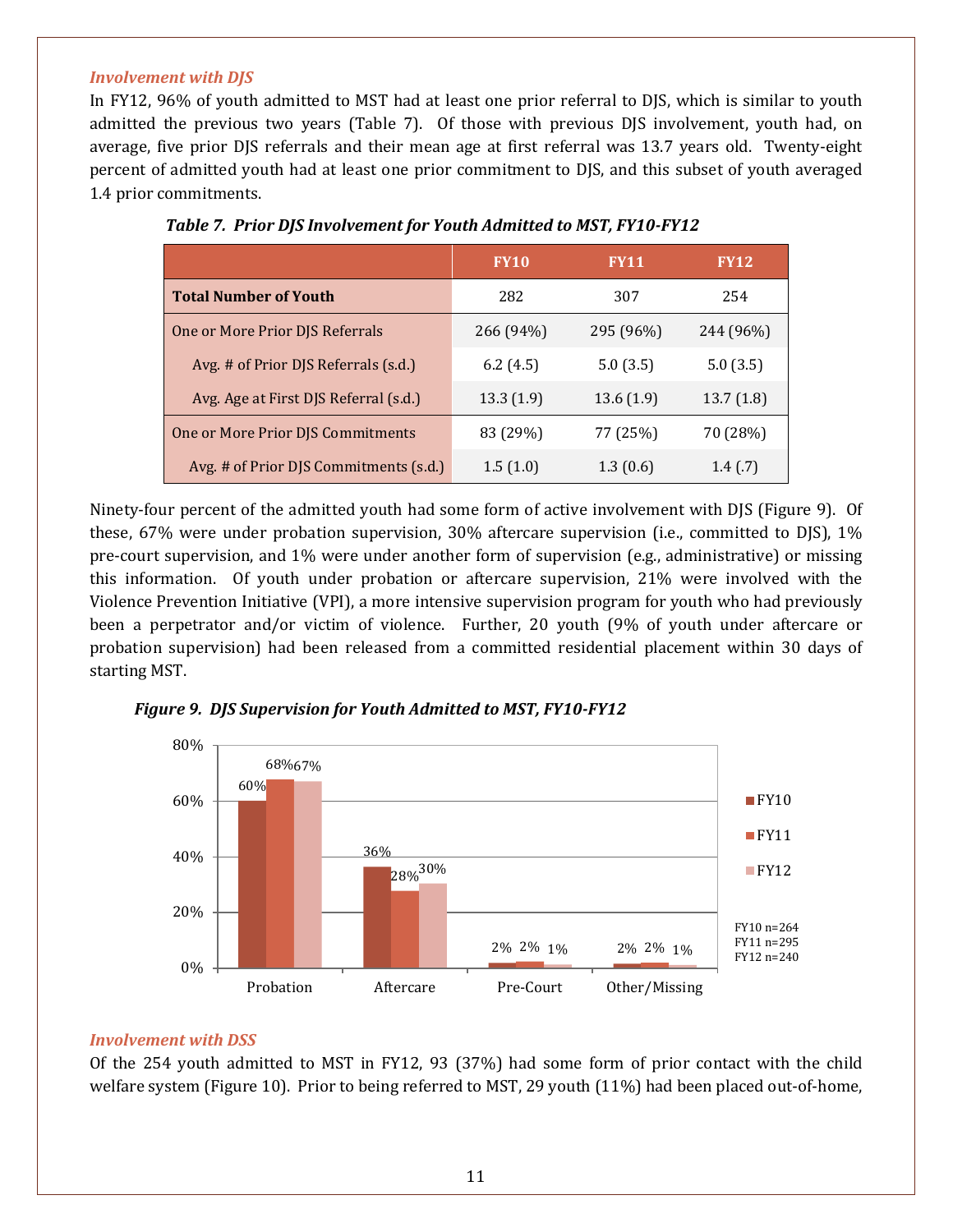and 86 youth (34%) had received in-home services. On average, youth were 7.9 years old at the time of their first in-home service and 8.0 years old at the time of their first out-of-home placement.[3](#page-12-1)



#### *Figure 10. Prior Child Welfare Involvement FOR Youth Admitted to MST, FY10-FY12*

Simple bivariate analyses were conducted to determine if youth who started MST differed from those who did not start. These findings are summarized in Figure 11. Notably, Caucasian/White youth were significantly more likely to start MST relative to youth of other races/ethnicities. Also note that rates of admission varied substantially by provider agency and jurisdiction; these figures can be found in Appendix 1.

#### *Figure 11. Factors Related to Starting MST*

**Youth who started MST were statistically more likely to:**

- $\checkmark$  Be Caucasian/White
- $\checkmark$  Have DJS funding for MST

#### **Starting MST was not statistically related to:**

x Gender

 $\overline{a}$ 

- x Age at the time of referral to MST
- x Having one or more prior DJS referrals
- x Having one or more prior DJS commitments

## <span id="page-12-0"></span>**MST Model Fidelity**

 $\overline{a}$ 

The MST Quality Assurance System includes validated measures of clinical supervision practices and therapist adherence, and requires a number of procedures (e.g., family reports about treatment, therapist ratings of supervisors) to verify that fidelity to the MST model is maintained over the course of treatment (Henggeler, Schoenwald, Liao, Letourneau, & Edwards, 2002; Schoenwald, 2008). This quality assurance system includes two measures, the *Therapist Adherence Measure-Revised (TAM-R)* and the *Supervisor Adherence Measure (SAM)*. Because not all MST sites are required to complete the SAM, scores will not be included and described in this report.

The *Therapist Adherence Measure-Revised (TAM-R)* is a 28-item questionnaire completed by the primary caregiver starting after the first two weeks of treatment, and then every fourth week until the end of treatment. The adherence score ranges from 0 to 1, with 1 representing the highest level of adherence. The target therapist adherence score is .61, which has been associated with good outcomes for families in previous clinical research.

<span id="page-12-1"></span><sup>3</sup> Average age at first in-home service is based on 85 cases; one case was excluded due to a negative age value.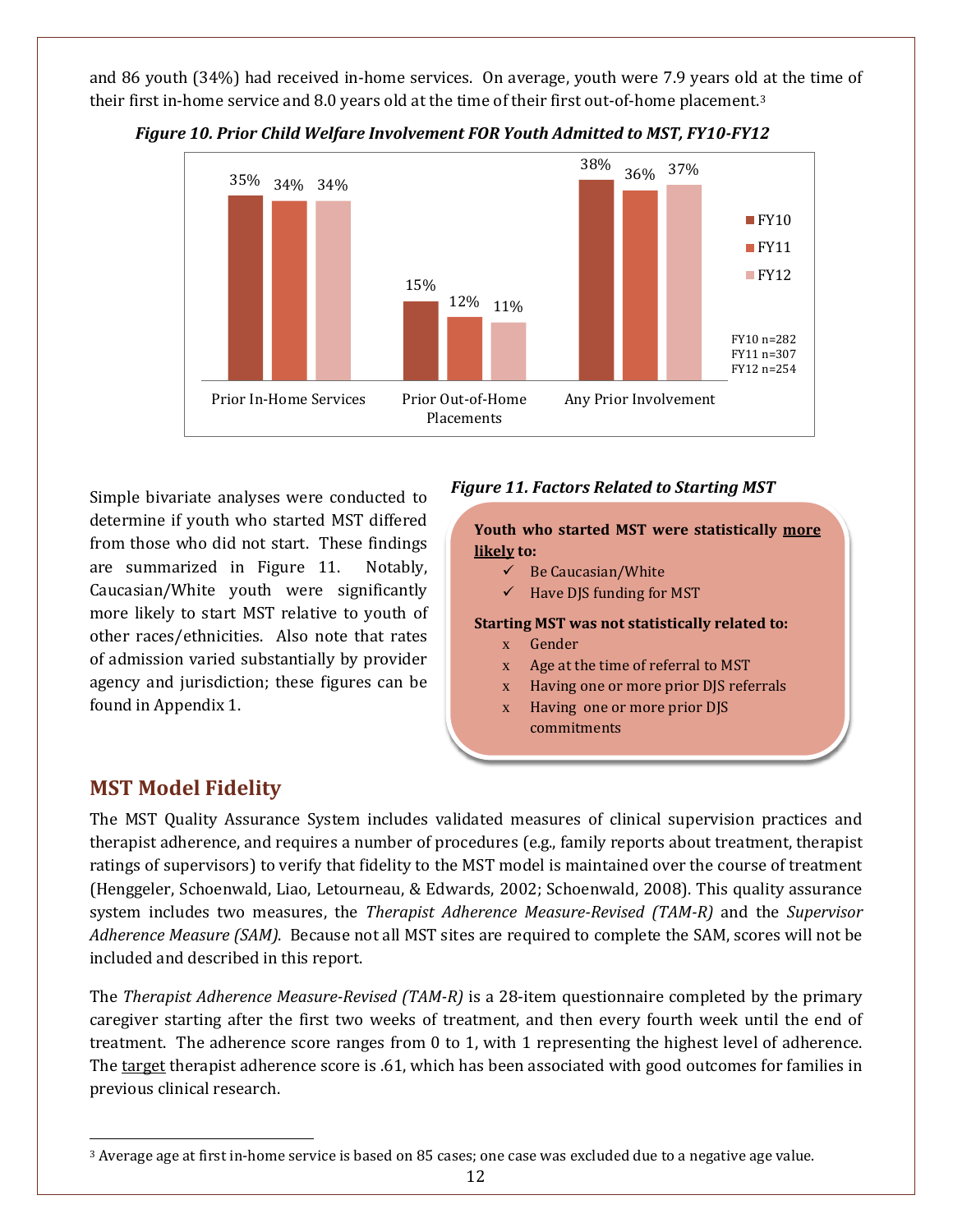In FY12, 979 TAM-R forms were completed and collected from 325 families, with an average adherence of .72 (Figure 12). Overall, 72% of families were served by a therapist with an Average Therapist Adherence Score above the threshold (.61). Therapist adherence scores across MST providers in Maryland have remained above the target score of .61 since FY10. Caution should be exercised, however, in interpreting the adherence scores, given that the average percentage of families with at least one TAM-R form completed has been below the MST identified target of 100% for the past three years (Figure 13). That stated, TAM-R completion rates have improved from 84% in FY10 to 90% in FY12.





#### *Figure 13. Percent of Families Completing at Least One TAM-R Form, FY10-FY12*



## <span id="page-13-0"></span>**MST Discharges & Outcomes**

Of the 305 youth who discharged from MST in FY12*,* 272 (89%) had the *opportunity for a full course of treatment.* The remaining 11% of cases did *not have the opportunity for a full course of treatment*; note that these cases will not be included in subsequent analyses. The specific discharge reasons falling under each category are listed in Figure 14.

|   | <b>Figure 14. MST Discharge Reasons</b>                        |                                                                |
|---|----------------------------------------------------------------|----------------------------------------------------------------|
|   | Had the opportunity for a full course<br>of treatment          | Did not have the opportunity for a full<br>course of treatment |
| ➤ | Completed treatment (i.e., case<br>closed by mutual agreement) | Youth/family moved<br>Administrative reasons                   |
| ➤ | Lack of engagement                                             | Youth placed for an event that<br>➤                            |
|   | Placed out of home for an<br>event during treatment            | occurred prior to treatment                                    |

Upon discharge from MST, each case is evaluated in three ways:

- 1. Did the youth and his/her family complete treatment (i.e., case progress)?
- 2. Were there sufficient changes in factors associated with problem behaviors (i.e., instrumental outcomes)?
- 3. How was the youth doing in three primary areas of functioning at discharge (i.e., ultimate outcomes)?

Each of these questions is addressed separately in this section.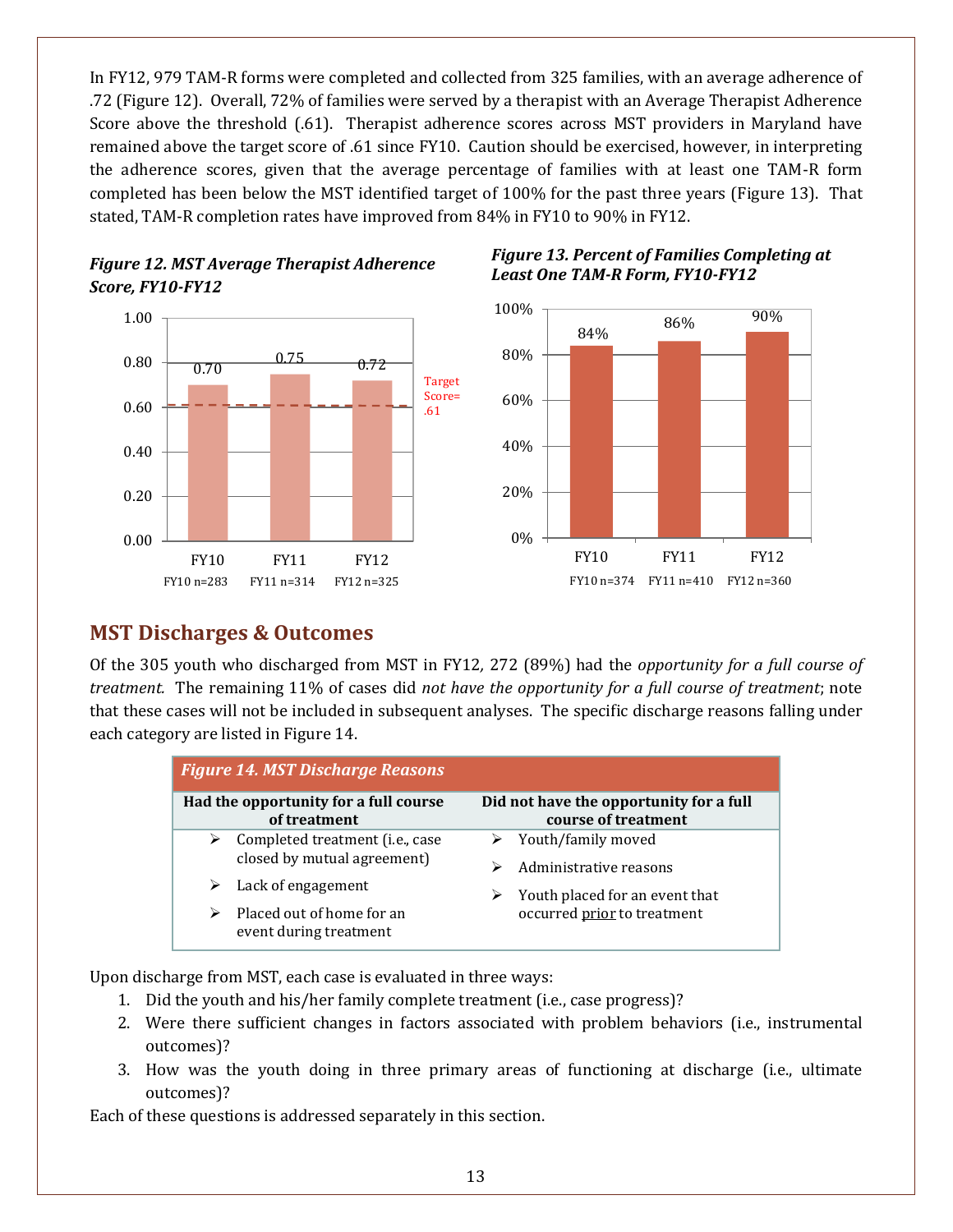#### <span id="page-14-0"></span>**Case Progress at Discharge**

As shown in Figure 15, the majority of youth *completed* MST (69%, n=187), and this outcome has declined as compared with previous cohorts (77% in FY10 and 81% in FY11). Of those who did not complete treatment, 18% were *placed out of home for a new event during treatment* and 13% *had not engaged in treatment*.



*Figure 15. Discharge Reasons for Youth Discharged from MST, FY10-FY12*

Preliminary analyses reveal some significant differences between youth who completed MST and those who did not (of youth discharged with the opportunity for a full course of treatment; Figure 16). Notably, youth with prior commitments to DJS were less likely to complete MST (59% versus 72% for those with none), as were those with prior involvement with the child welfare system (59% versus 75% for those without involvement). There were also substantial variations by provider agency and jurisdiction (see Appendix 1).

#### <span id="page-14-1"></span>**Length of Stay**

The average length of stay (ALOS) in MST treatment was 113 days, which is well within the national

#### *Figure 16. Factors Related to Completing MST*



purveyor's target of 100-140 days (Figure 17). The ALOS was significantly longer for youth who completed the program (128 days), as compared with those who did not complete (79 days). The ALOS has generally decreased over time, with the exception for completers.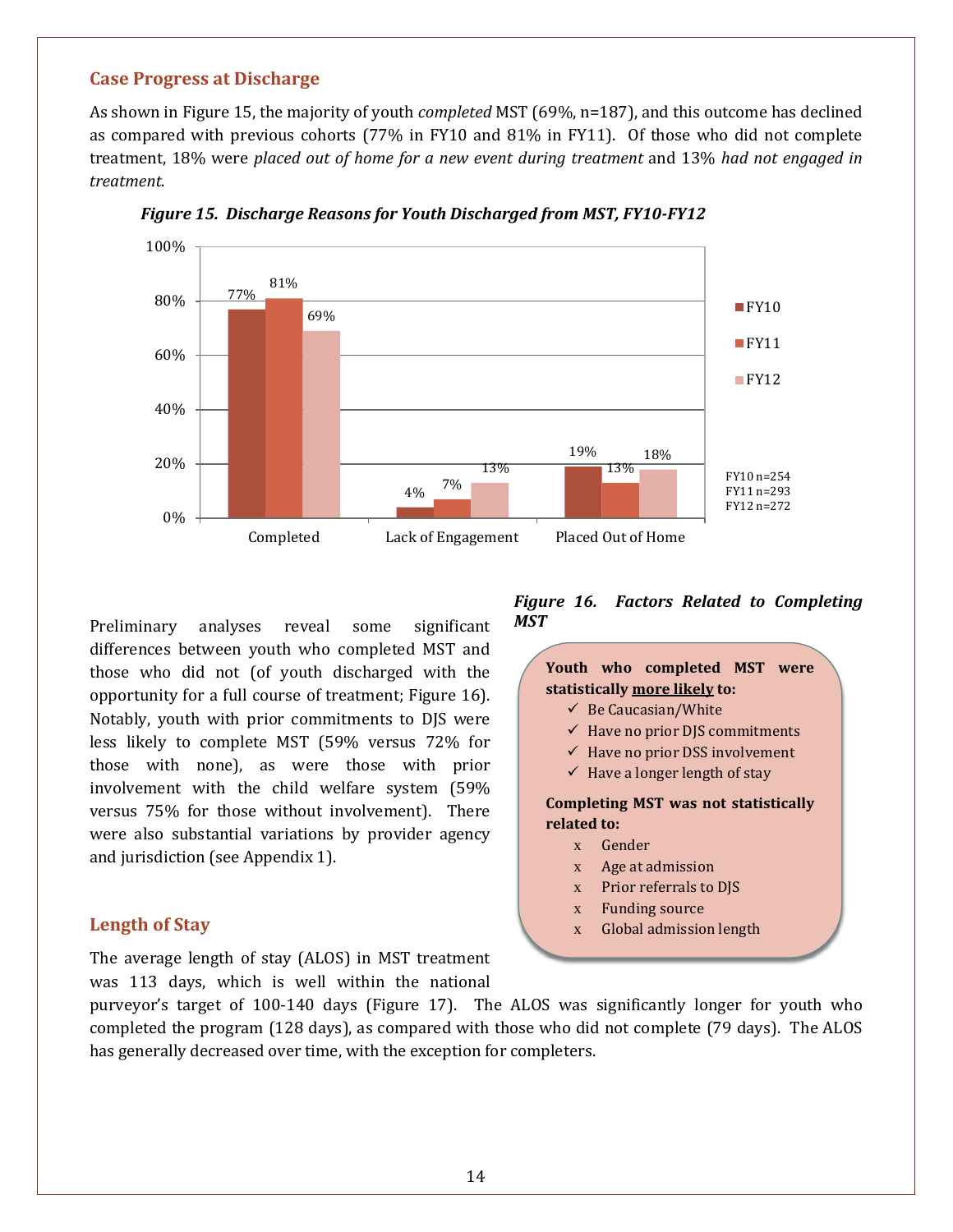

The length of stay in MST treatment was related to a few youth characteristics (Table 8). Of those discharged with the opportunity for a full course of treatment, males and those with DJS funding for MST had significantly longer lengths of stay. Length of stay also varied substantially by agency and jurisdiction. Race/ethnicity, age at admission, prior DJS referrals, prior DJS commitments, and prior DSS involvement were not statistically related to length of stay.

| Table 8. Statistically Significant Differences in Lengths of Stay (LOS; days) |                    |               |  |
|-------------------------------------------------------------------------------|--------------------|---------------|--|
| <b>Factor</b>                                                                 | <b>Shorter LOS</b> | Longer LOS    |  |
| Gender                                                                        | Females (102.1)    | Males (116.2) |  |
| <b>Funding Source</b>                                                         | GOC/CCIF (87.4)    | DJS (115.0)   |  |

## <span id="page-15-0"></span>**Instrumental Outcomes at Discharge**

Even though most youth completed MST, it does not mean that the program was effective for everyone. Multisystemic Therapy Institute (MSTI) encourages the use of both instrumental and ultimate outcomes as a means to gauge the success of the program with each youth. Instrumental outcomes measure therapist-rated change in six target areas of treatment:

- 1) Primary caregiver(s) has improved the parenting skills necessary for handling subsequent problems;
- 2) Improved family relations related to drivers of the youth referral behavior;
- 3) Family has improved network of informal social supports in the community;
- 4) Youth is showing evidence of success in an educational or vocational setting;
- 5) Youth is involved with pro-social peers and activities and is minimally involved with problem peers; and
- 6) Changes in youth behavior and in the systems contributing to problems have been sustained for 3- 4 weeks.

Changes or improvements in these areas are thought to be important to successful client functioning. Therapists are required to solicit feedback from schools, DJS case managers, and the youth and family to ensure valid reporting of these indicators. Ratings are also verified with the therapist's supervisor and MST Expert consultant.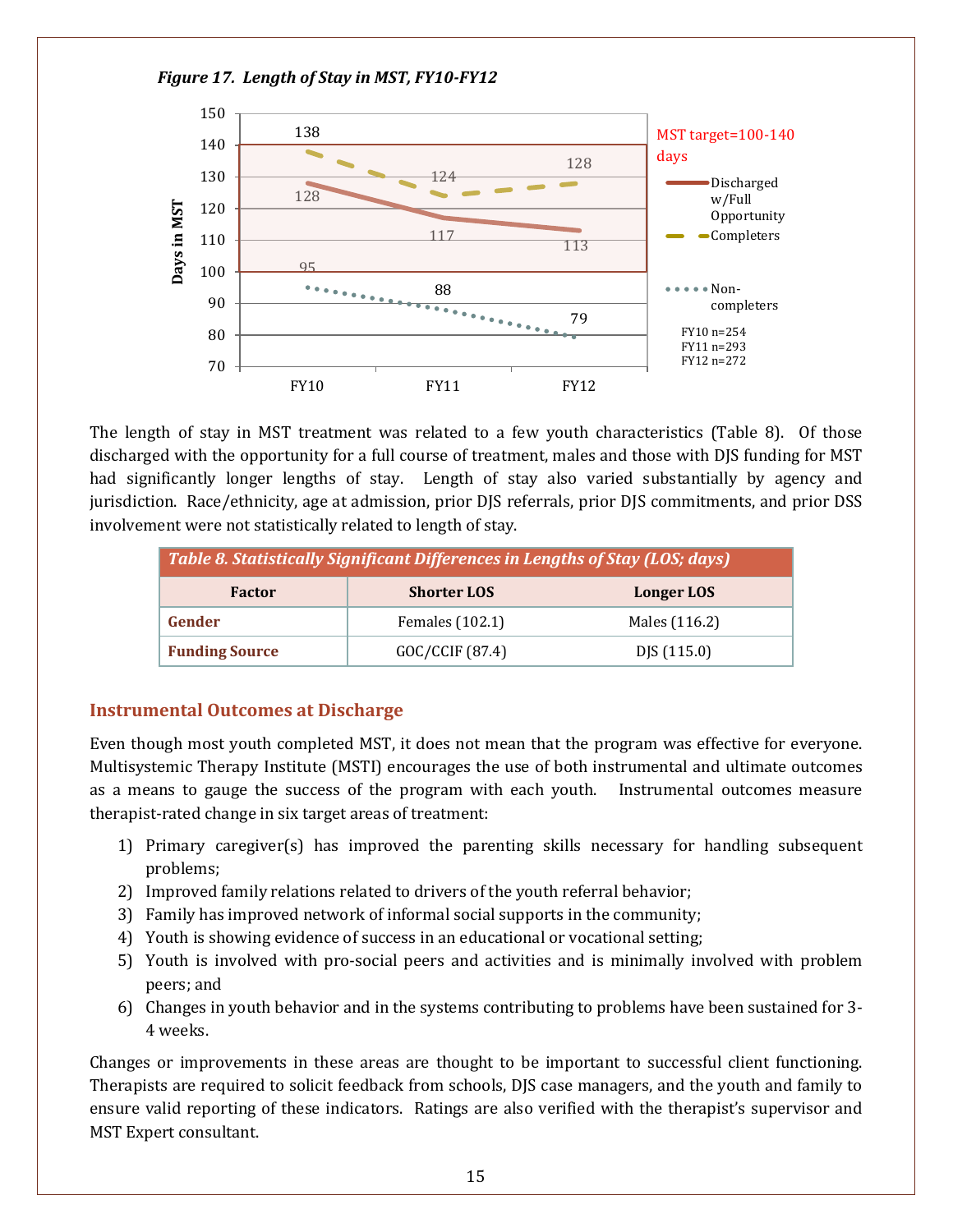Figure 18 shows the instrumental outcomes for youth who completed MST in Maryland for the past three years. In general, these outcomes have shown marked improvement over time. In FY12, 85% or more of the youth had a positive indication for each of the instrumental outcomes.



*Figure 18. Instrumental Outcomes for Youth who Completed MST, FY10-FY12*

## <span id="page-16-0"></span>**Ultimate Outcomes at Discharge**

Three measures of success constitute the *ultimate outcomes* that are reported by providers at discharge: (1) whether the youth was living at home; (2) whether the youth was attending school (e.g., not truant) or vocational training or working, if of the legally appropriate age; and (3) whether the youth had been arrested for a new offense since treatment had started. Other indicators of success include postdischarge outcomes, which are discussed in the next section.

MSTI utilizes the MST Program Dashboard Rating Criteria to guide interpretation of the ultimate outcomes, by delineating cut-off points to categorize ultimate outcome discharge data (Table 9). These categories are called *performance categories*, and are labeled *within target* (green), *needs monitoring* (yellow), and *area of concern* (red). Targets for each ultimate outcome are set according to findings from numerous clinical trials, or are based on recommended best practices. The use of the performance categories is intended to facilitate program monitoring and management and can help program managers and implementers identify which areas need to be targeted for improvement.

|                                      |               | Within            | <b>Needs</b>       | <b>Area of</b>  |
|--------------------------------------|---------------|-------------------|--------------------|-----------------|
| <b>ULTIMATE OUTCOMES REVIEW</b>      | <b>Target</b> | <b>Target</b>     | <b>Monitoring</b>  | <b>Concern</b>  |
|                                      |               | <b>Green Zone</b> | <b>Yellow Zone</b> | <b>Red Zone</b> |
| Percent of youth living at home      | 90%           | $>88\%$           | 80-87.9%           | $<80\%$         |
| Percent of youth in school/working   | 90%           | $>85\%$           | 75-84.9%           | $< 75\%$        |
| Percent of youth with no new arrests | 90%           | $>85\%$           | 75-84.9%           | $< 75\%$        |

*Table 9. MST Program Dashboard*

Figure 19 shows improving trends, and positive results overall, in the ultimate outcomes for youth who completed MST in Maryland from FY10 through FY12. In the most recent year, the percentages of youth living at home (98%), in school/working (88%), and with no new arrests (90%) fall within the target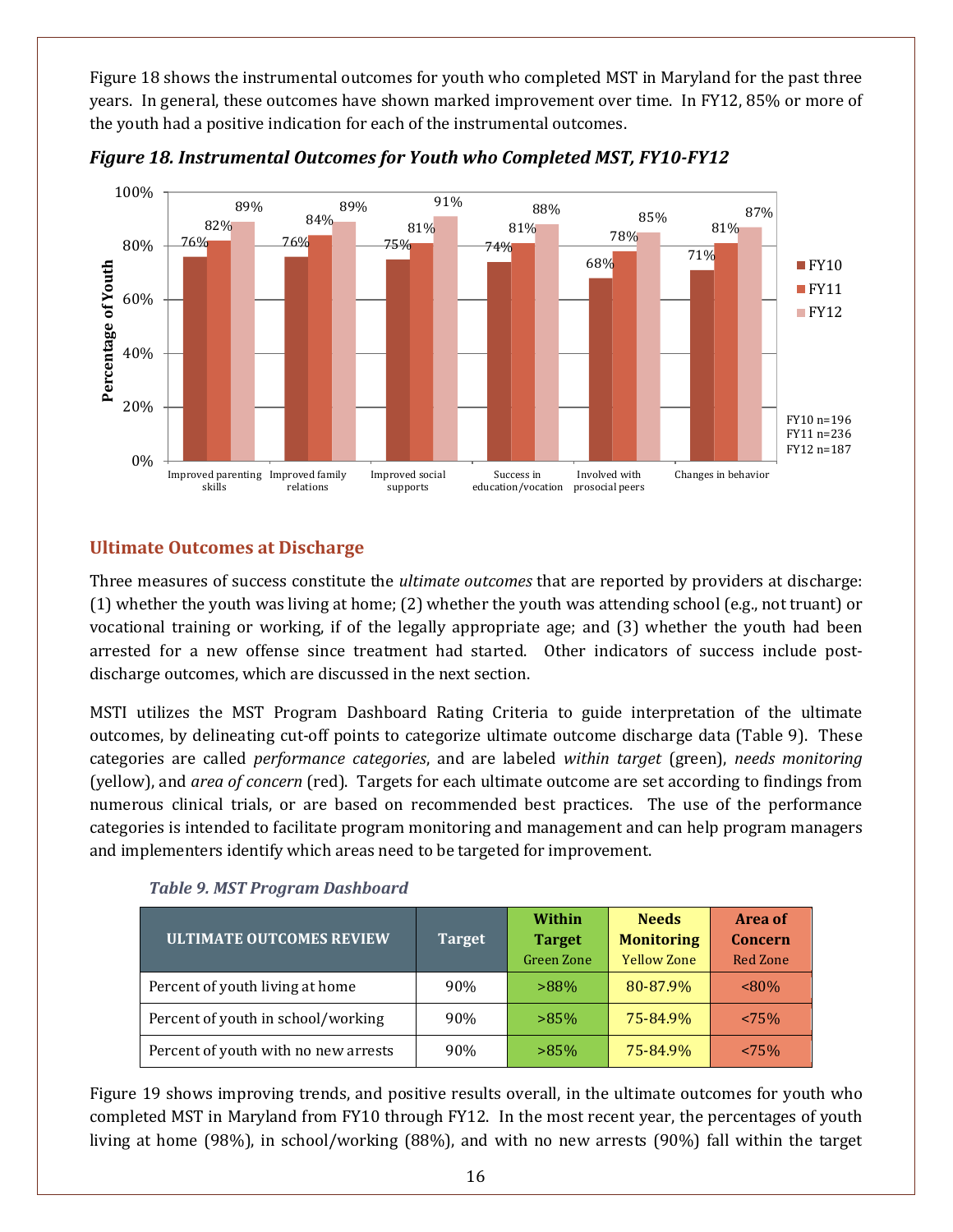zone of the MST Program Dashboard. Viewed together, 83% of youth who completed MST in FY12 had positive results for all three outcomes. Youth who were younger at admission were significantly more likely to achieve all three outcomes. Gender, race/ethnicity, previous involvement with DJS or DSS, and funding source were not statistically related to this successful outcome.



*Figure 19. Ultimate Outcomes for Youth who Completed MST, FY10-FY12*

#### *DJS Involvement during Treatment*

Readers should note that the ultimate outcomes are reported by MST therapists, who may not be aware of all youth contacts with law enforcement or the justice system. Further, not all contacts with the system may be the result of an arrest—youth may also be referred to DJS from other sources (e.g., school). According to DJS data, 28% of youth had been referred to DJS while receiving MST in FY12 (of youth who completed MST)—compared with the reported 10% who had new arrests upon discharge. In addition, DJS data show that 21% of youth were admitted to a DJS detention facility during treatment.

## <span id="page-17-0"></span>**Longitudinal Outcomes**

#### *Subsequent Involvement with the Juvenile Justice System*

Research has demonstrated that participation in MST is associated with a reduced risk for delinquency and criminal behavior. In order to assess longitudinal outcomes in Maryland, The Institute provided DJS with the name, gender, race/ethnicity, and date of birth of *all* youth who were discharged from MST in FY10 and FY11, in order to identify matches in DJS's automated case management system (ASSIST). Subsequent involvement with the juvenile justice system during the follow-up period was categorized as referred to DJS, adjudicated delinquent, and committed to DJS (see the insert for definitions). Youth who had been placed in a secure residential facility (e.g., detention, Youth Center) as of discharge from MST were excluded from the analysis (five youth in FY10 and three youth in FY11).

Just over half of youth who completed MST in FY10 and FY11 had subsequent contact with DJS within one year of discharge (Figure 20). Of the 191 youth followed from FY10, 52% were referred to DJS, with 27% subsequently adjudicated delinquent, and 16% committed to DJS within the year. Of the 233 youth discharged in

#### *DJS Involvement/Recidivism Measures*

*Referred to DJS* refers to a referral to DJS for a delinquent offense.

*Adjudicated delinquent* refers to any youth who has a judiciary hearing and is adjudicated delinquent for an offense occurring post-discharge.

*Committed to DJS* refers to any youth who is committed to DJS custody for placement for an offense occurring post-discharge.

**Note:** Criminal justice system (adult) data were not available during the preparation of this report. These data have been requested and will be included in a future version.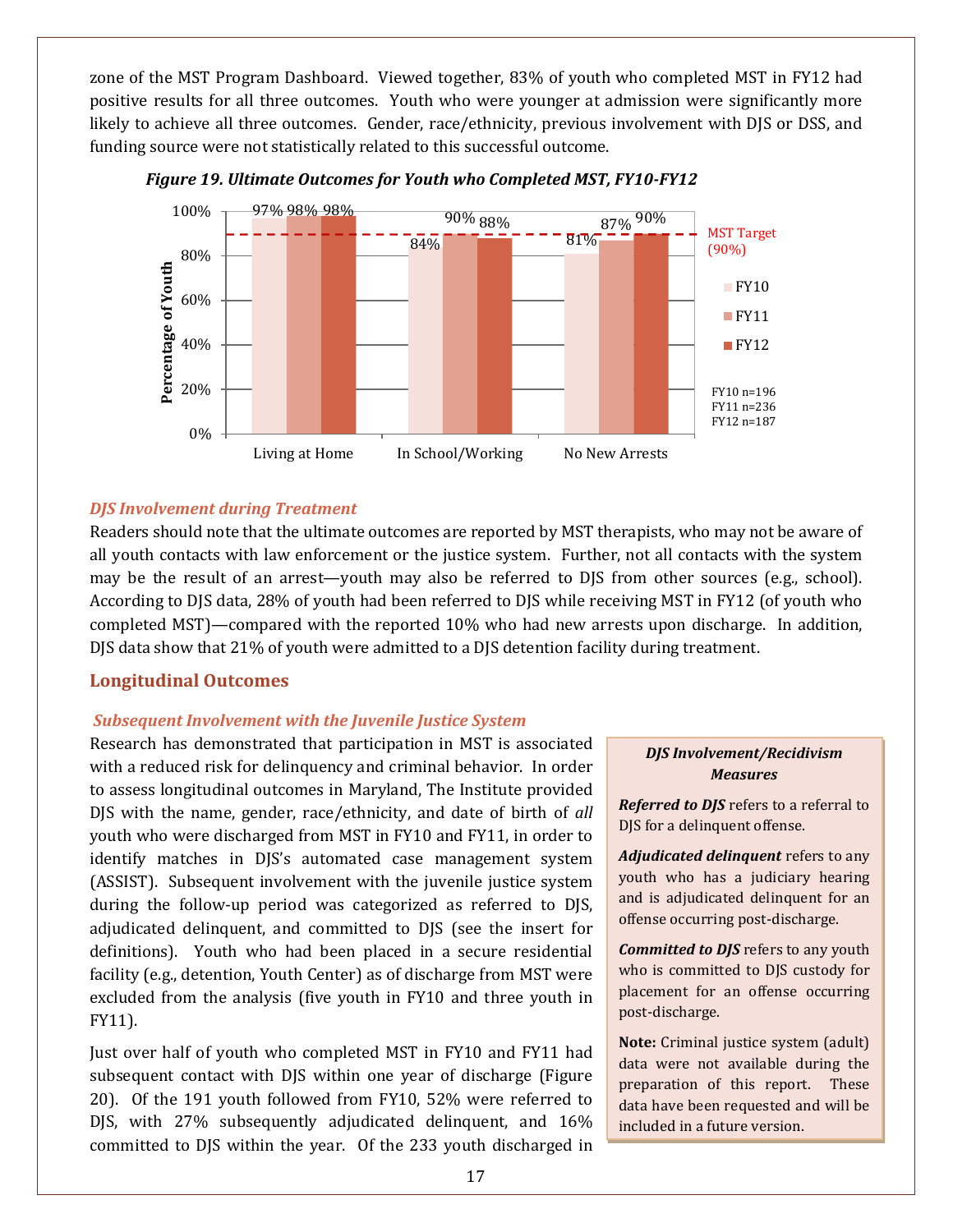FY11, 52% were referred to DJS (59, or 25%, for a felony offense), 28% were adjudicated delinquent, and 16% were committed during the one-year follow-up period.

According to bivariate analyses using FY11 discharges, males and youth with prior DSS involvement were significantly more likely than their counterparts to be referred to DJS within one year post MST discharge. Race/ethnicity, age at admission, and prior DJS involvement were not related to having a subsequent DJS referral.



## *Figure 20. DJS Involvement within 12 Months Post-Discharge, Youth who Completed MST, FY10 & FY11*

*New Residential Placement with Juvenile Services*. Youth who are committed to DJS do not need to commit a new offense and be processed through the juvenile court in order to be placed in a residential

facility. Consequently, more youth may be admitted to a new residential placement following discharge from MST than indicated by rates of commitment (shown above). Conversely, not all commitment orders will result in the youth residing in an out-ofhome placement. Of the 191 youth who completed MST in FY10, 24% were admitted to a residential placement[4](#page-18-0) by DJS during the twelve months following discharge, compared with 19% of the 233 youth discharged in FY11 (Figure 21). The most frequent types of placements included Youth Centers, secure facilities, in-patient substance abuse programs, and group homes. Note that these percentages do not include youth who were residing in a secure facility at discharge from MST (see above).





#### *Subsequent Involvement with the Child Welfare System*

The Institute also provided DHR with the names, dates of birth, and other demographic variables of all youth who were discharged prior to the last day of FY11. DHR researchers matched these youth in their state SACWIS (State Automated Child Welfare Information System) system known as CHESSIE (Children's

<span id="page-18-0"></span> <sup>4</sup> Residential placements include places such as Youth Centers, group homes, residential treatment facilities, treatment foster care, etc. It does not include detention.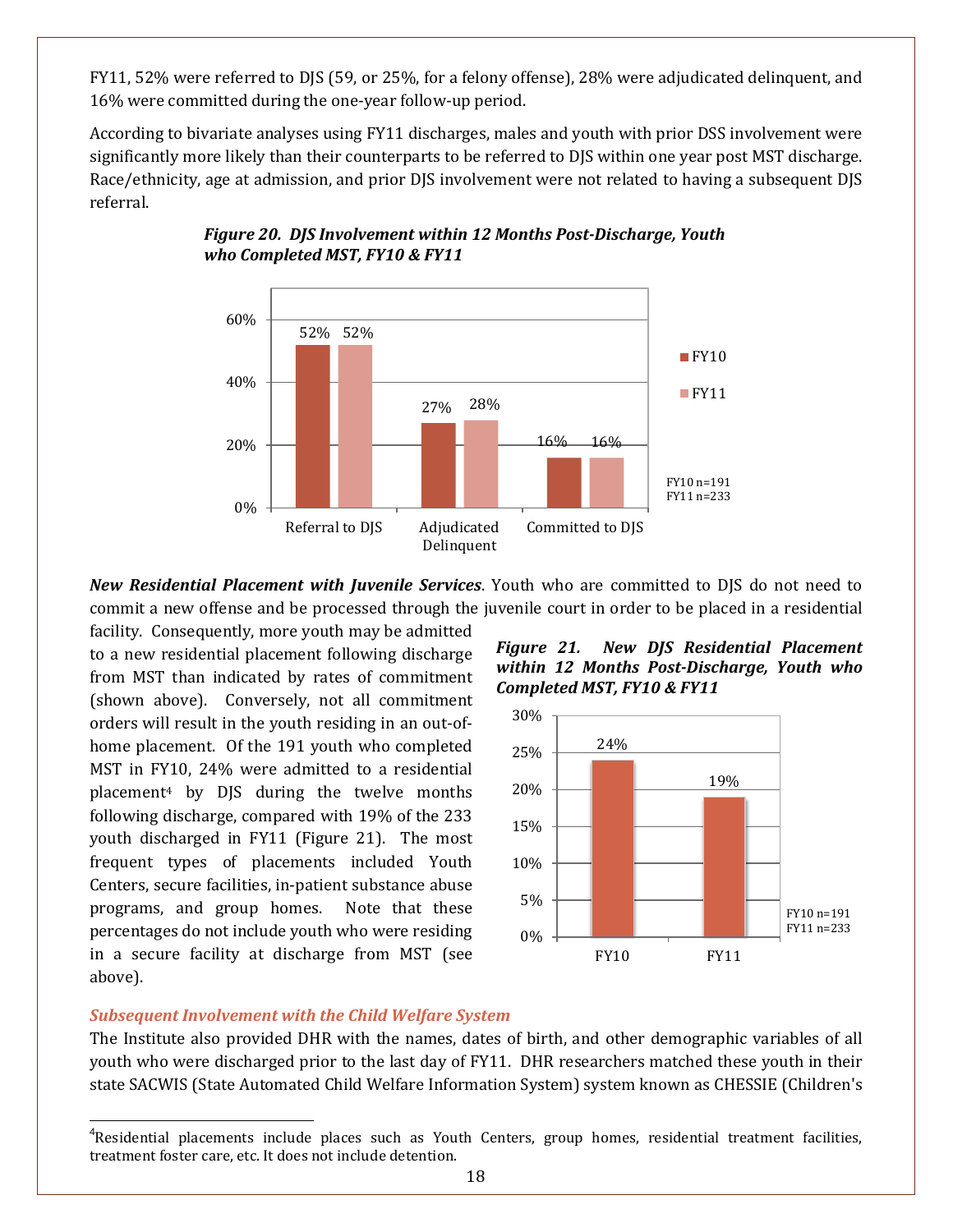Electronic Social Services Information Exchange) to retrieve information about contact with the child welfare system post-MST discharge. As per DHR data, of the 196 youth discharged in FY10, only three (2%) were placed out-of-home, seven (4%) began receiving in-home services, and two (1%) had new DSS investigations within twelve months of discharge. Of the 236 youth discharged in FY11, two (1%) were placed out-of-home, six (3%) began receiving in-home services, and one (<1%) had a new investigation within twelve months of discharge from MST.

#### **What MST has meant to families in Maryland: Miguel's Story**

"Miguel" is a 15-year old Hispanic youth who was referred to MST by his middle school. Miguel's school made the referral because they were concerned that about his physically aggressive and disruptive behavior (to the extent that this mother pressed charges against him for assault), history of theft, and likely substance abuse. Miguel's mother speaks Spanish only but MST was able to provide a bilingual therapist. Working with Miguel and his mother, the MST therapist helped them to identify Miguel's disrespect of authority and negative peer group as being areas of need. Additionally, while his mother was a concerned and involved parent, she did not have the parenting skills, resources, or time to fully manage Miguel's behavior.

During the middle of the course of therapy, Miguel's therapist left the program and a new, nonbilingual therapist was assigned to the family. As a result, MST utilized a third-party interpreter for the sessions and, despite the challenges of having an interpreter and being newly-assigned to the family, the therapist was able to establish rapport with Miguel and his mother. The therapist helped his mother to improve her monitoring of and communication with Miguel. The work with Miguel focused on connecting him to positive peers and altering distorted cognitions about himself and others.

The therapist was able to complete a full course of MST therapy with all goals met. At the time of discharge, Miguel understood the importance of respecting the rights of others and was fully aware of the consequences of violations. He has been promoted to high school and has a goal of graduating. Miguel understands that he must utilize the support system for his success in academics. He also realizes he needs to be a role model for his little brother. Miguel's mother does not let her limited English comprehension stop her from being an involved parent and she welcomes the support that she has received. She is consistent with her discipline and understands the important of utilizing positive reinforcement to increase positive behaviors from her son.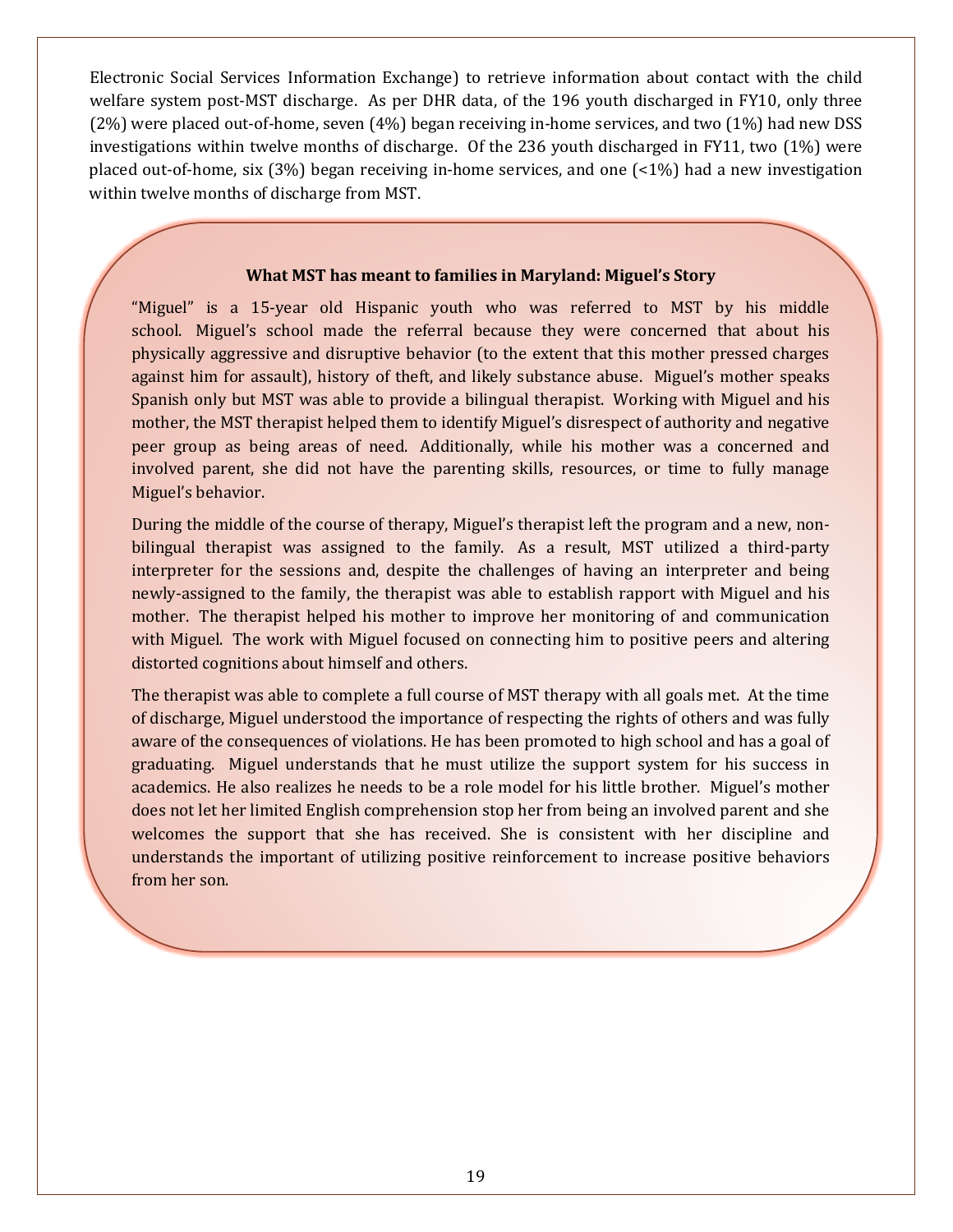## <span id="page-20-0"></span>**FY12 MST Implementation in Maryland: Successes & Challenges**

## <span id="page-20-1"></span>**Utilization**

- 1. A significantly smaller percentage of referrals were rejected in FY12 because the youth/family was ineligible, suggesting that referral sources are providing more appropriate referrals to MST providers.
- 2. The percentage of referred youth who started MST slightly declined in FY12, and the percent of youth who did not start is high—40%. Youth and family unwillingness or unavailability to participate was the reason provided for almost half of the youth who did not start. The referral sources and MST providers should work together to enhance family engagement. Greater efforts should be expended to educate parents on the goals of the program, encourage participation, and work with parents to ensure that the program suits their circumstances.
- 3. African American/Black youth and their families were significantly less likely to start MST relative to Caucasian/White youth. Reasons for this result should be explored by providers and through evaluation efforts.
- 4. The average utilization rate for funded MST slots was 76%, and 77% for active slots. Although improving over the year, utilization continues to fall short of the 90% target for the state. Referral agencies and MST providers should continue frequent and consistent communication to track and maintain referral flow based on current openings and upcoming discharges.

## <span id="page-20-2"></span>**Fidelity**

- 5. TAM-R completion/collection has improved the past few years—90% of families had at least one TAM-R completed this past year. MST vendors should continue working closely with the MST Expert at The Institute to systematically carry out improved engagement strategies to better support the process, with a goal of attaining a 100% completion rate.
- 6. The average Therapist Adherence Score for MST therapists across Maryland (.72) continues to be well over the MST target score (.61), however, there is room for improvement. The Institute should continue to facilitate discussions between MST national consultants, MST providers, and referral agencies to improve implementation of MST in Maryland.
- 7. The average length of stay in MST treatment has remained well within the purveyor's target range.

## <span id="page-20-3"></span>**Outcomes**

- 8. The MST completion rate declined substantially in FY12 to just 69%. African American/Black youth were significantly less likely to complete treatment relative to Caucasian/White youth; reasons for these results should be explored.
- 9. There was a positive trend in all six instrumental outcomes this past year; 85% or more of all youth who completed MST had a positive indication in each of the six domains.
- 10. MST completers achieved the target zone on each of the ultimate outcomes (living at home, in school/working, and no new arrests at discharge), and 83% achieved success for all three of the outcomes as of discharge.
- 11. Involvement with DJS during the twelve months post-discharge has remained relatively stable among FY10 and FY11 completers, but referrals to DJS remain high. Fortunately, commitment rates are substantially lower; this finding was also similar for both cohorts. On the other hand, the percent of youth subsequently placed in a committed residential facility declined in FY12.